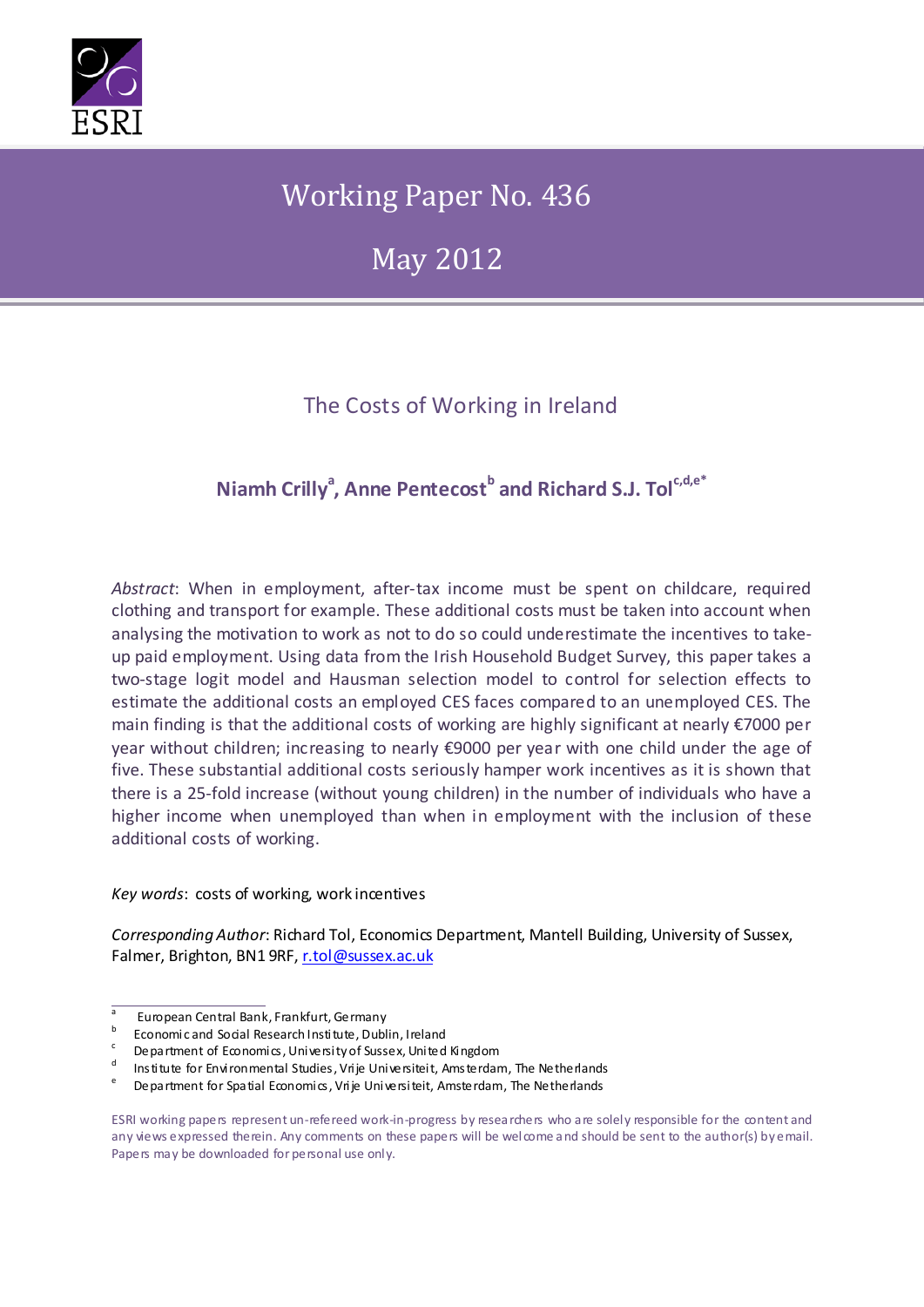## **The Costs of Working in Ireland**

#### **1. Introduction**

Unemployment benefits are often compared to wages at the low end of the pay scale as the difference is one of the key incentives to work (Adam and Browne, 2010). That comparison is incomplete because spending patterns differ between the employed and the unemployed. This includes non-discrectionary spending. Work-related costs include transport, childcare, representative clothing and meals consumed away from home. Many analyses of work incentives fail to take these costs into account; however they can represent a significant proportion of the wages earned by an employee. Without taking such costs into consideration research into measures of financial work incentives may not provide an accurate picture of reality. In the existing literature it is childcare costs and female labour force participation incentives relating to childcare which are mostly looked at in great descriptive detail, for example Immervoll and Barber (2006) and Andrén (2002). This paper expands on the existing literature by taking a more analytical and comprehensive approach and by including costs other than childcare.

There are several different ways to approach the question of the incentives to work. When examining an individual's choice of whether to work or not to work, research often quotes the replacement rate or the participation rate (for example Immervoll and Barber, 2006 and Adam *et al.,* 2006). The replacement rate is the ratio of out-of-work income to in-work income; as such the higher the replacement rate, the lower the financial incentive to work. The marginal effective tax rate measures the incentive to work *more* or progress in the work place. A discussion of these measures using micro simulation techniques is carried out for Ireland in *Budget Perspectives 2012* (Callan *et al.*, 2011). While these measures of financial incentives provide a useful description of the effects of tax and welfare policy on the incentive to work, they do not account for those costs incurred by choosing to work, in the form of transport, childcare, appropriate clothing, food and so on.

Research carried out at the Institute for Fiscal Studies, detailed in *Financial Work Incentives in Britain (*Adam *et al., 2006),* points out that these work-related costs will have a "negative and important effect" (page 21) on work incentives. They estimate childcare costs for those not working, based on data for those in work, and show a weakening in financial incentives, however do not indude these results in their main analysis. The authors also do not correct for selection effects. In the following we aim to correct for this selection bias and to include the additional costs of work.

Of course, one could go further and point out that even when all wages and costs are taken into account, the preferences of an individual or household must also be considered. There are nonfinancial incentives to work as well; some individuals may choose to work on principle, or to set an example for their children, even if the financial incentive to do so is quite weak. In such cases, expenditure on something like childcare may not be a work-related cost. In the following we correct for several factors (induding sex, education and age, amongst others) in an attempt to isolate workrelated expenditure on items such childcare and transport. The paper is set out as follows; Section 2 describes the data and methodology, Section 3 shows the results, Section 4 outlines the implications of the results and Section 5 concludes.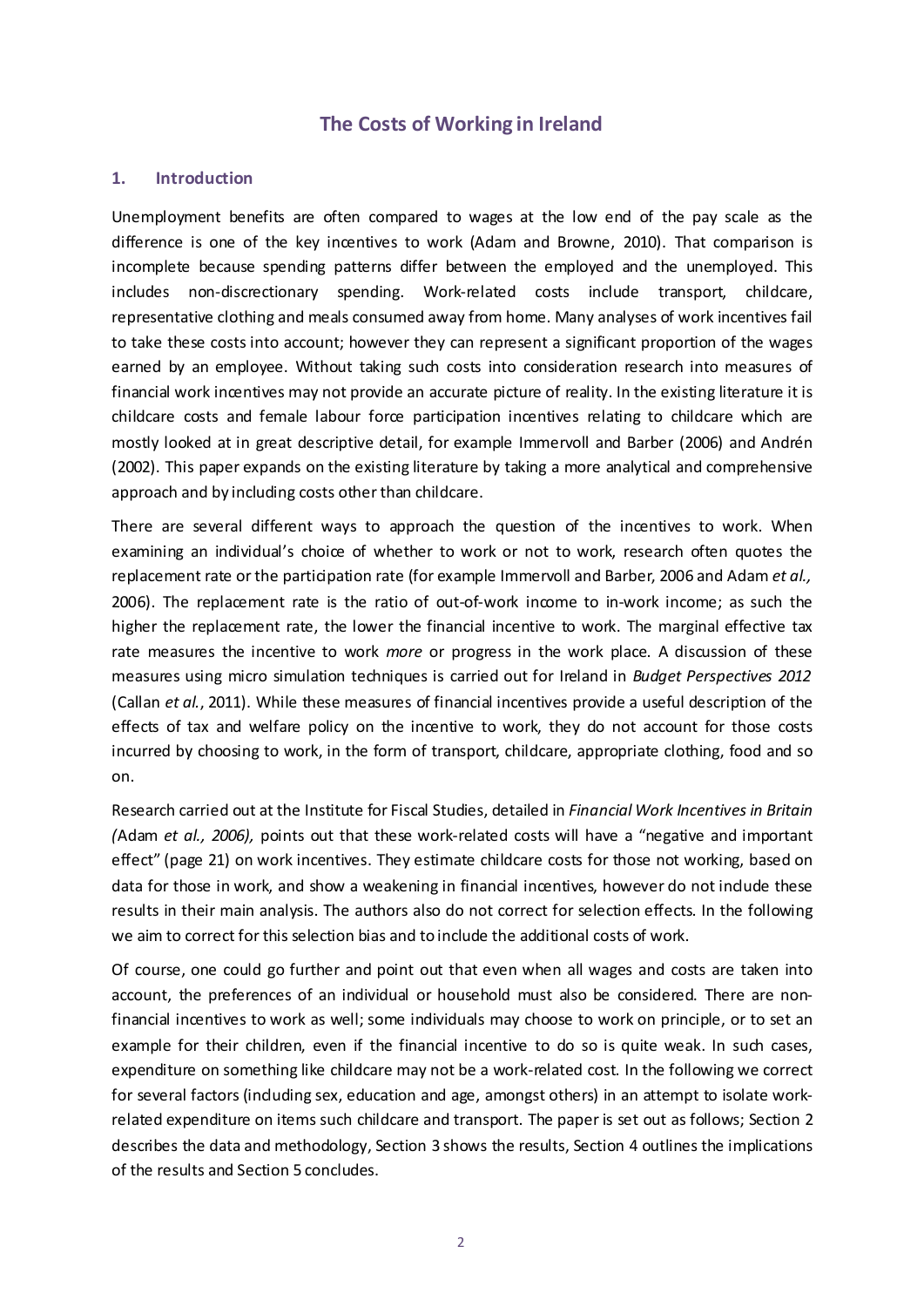#### **2. Data and Methodology**

The data used is the 2004/2005 Household Budget Survey (CSO, 2007), which is a survey of a representative random sample of all private households in Ireland. In the 2004/2005 survey 6,884 household participated in the survey which is a return of 47%. The analysis in this paper examines only those in full-time employment and those who are unemployed on either a short-term and longterm basis as well as those undertaking home duties. The self-employed, students, retired and those in temporary employment schemes are omitted for the purposes of this analysis. This yields 4,028 households for inclusion in the analysis.

The HBS provides detailed information on the costs borne by a particular household on items such as transport and childcare. However this information is not available per individual but only per household. In the following analysis we use the 'Chief Economic Supporter' (CES) in each household as a reference person for the working status of the entire household. However work-related expenditure is not available for those households classed as unemployed. These costs must be inferred using the existing survey data. In the following we aim to estimate the various costs associated with working and their differences for employed and unemployed households. Given the set-up of the HBS only accounts for a sample of the total population it is necessary to have a population weighted grossing factor to in order to be able to apply the survey results to the whole population $^1$  $^1$ .

Table 1 summarises weekly expenditure on items of interest in this study related to work; that is childcare, transport, heat and light, clothing and food consumed away from home. Most average weekly expenditure is on transport and the smallest average expenditure is on childcare.

Tables 2 and 3 show the average weekly expenditure for a chief economic supporter in work (Table 2) and out of work (Table 3). Table 2 and 3 suggest that on average a CES who is in employment will typically have a higher weekly expenditure than those who are unemployed. The biggest difference is seen in transport costs with a difference of nearly €80 per week between at employed and unemployed CES. The smallest difference is seen in heat and light expenditure at nearly €6 per week, however this may be expected given that heating and lighting are necessities.

The independent variables are as follows. A binary 0-1 dummy is created where 1 denotes that the CES is in work and 0 denotes the CES to be unemployed. Most representatives in the dataset are employed with only 654 being unemployed. A binary dummy is also created for sex where 0 denote a male CES and 1 denotes a female CES; there is double the number of male CESs compared to female CESs in the dataset. Seven dummy variables are also created for education levels of the CES where education levels are classed as no formal education, primary level education, inter/junior/group certificate or O-level, leaving certificate or A-levels, sub degree, primary degree and a higher degree. Age dummies are also created for age ranges below 24, 25-34, 35-44, 45-54, 55-64, 65-74 and 75 upward. Retired CES's are also taken into account for ages 65 plus. A dummy is also created if the CES is part of a couple where 1 denotes marriage with spouse present and 0 otherwise. Variables also include the logarithms of disposable income of a household, total number

<span id="page-2-0"></span>The population weighted grossing factor only applies to the data in Table 1 and not the regression results.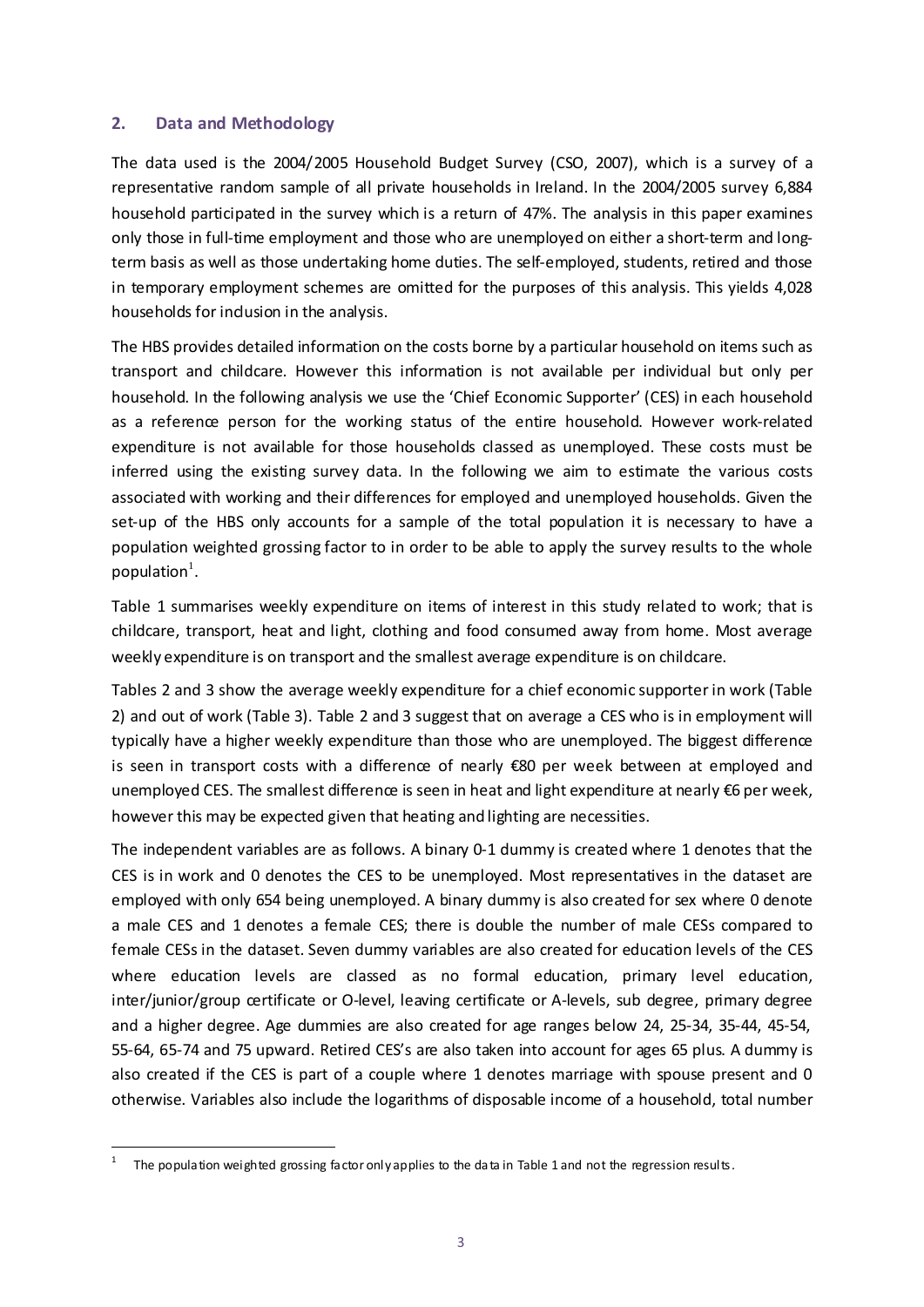of rooms in a household, total number of people in a household and the number of children under the age of five in a household.

In this paper two different estimation methods are used, a two-stage logit regression using an OLS as the second stage, after using the logit regression as a selection model and a Heckman selection model where appropriate. The logit regression is set-up such that it yields the probabilities of observing expenditure on each item of the additional costs of working for alternative characteristics of the CES. The main motivation for using the Heckman selection model is because there could be problems of sample selection bias. When estimating costs related to work not everyone in the population is estimated but only those in work, which leads to biased results as the choice of whether to work or not is not random. The Heckman selection model controls for the person's endogenous selection into the labour market. The first stage of the estimation is to establish whether to opt to pay for childcare, for example, and the factors which influence this decision and the second step thus estimates the factors which influence the intensity of childcare used. The correlation between the error terms of the two regressions is given by rho  $(\rho)$  which is significant when the two decisions are related; that is if rho is not equal to zero the Heckman selection is viable. The Heckman model is estimated by maximum likelihood and the coefficients estimated are marginal effects.

#### **3. Results**

#### *3.1 Childcare*

One of the most important costs faced by working parents is the need to organise, and often pay for, someone to look after their children during working hours. Childcare may be formal and centrebased or arranged through friends, family or neighbours.

Expensive childcare provides a disincentive for female labour force participation (Andrén, 2002). Immervoll and Barber (2006) comment that in some countries where the tax burdens are high, low income earners would have a higher disposable income if parents stayed at home with their children and received benefits. For this reason childcare costs can contribute to the unemployment trap (Holm *et al*., 1999) as incentives to work are reduced if the income gained by paid employment is taken by childcare costs leaving an insignificant net financial gain.

Affordable and good-quality childcare services have a positive effect on labour market participation, particularly for females, consequently having an impact on gender equality and economic growth. Therefore it is in the interest of the state to provide affordable and good-quality services. Furthermore higher labour market participation throughout the working life of an individual decreases the likelihood of poverty in women and children (Jaumotte, 2005) given a consistent wage allows for savings to be made, especially for retirement or on the occasion of separation from a partner.

Affordable childcare services are also important for the development of the child; a crèche or Montessori school can provide a safe, stimulating and social environment for children which can have long-term benefits for socioeconomic integration (EC, 2009). The HBS records expenditure on childcare through a crèche or Montessori school, as well as care provided by a family member or friend. While childcare costs certainly do provide a disincentive to work for many people, it is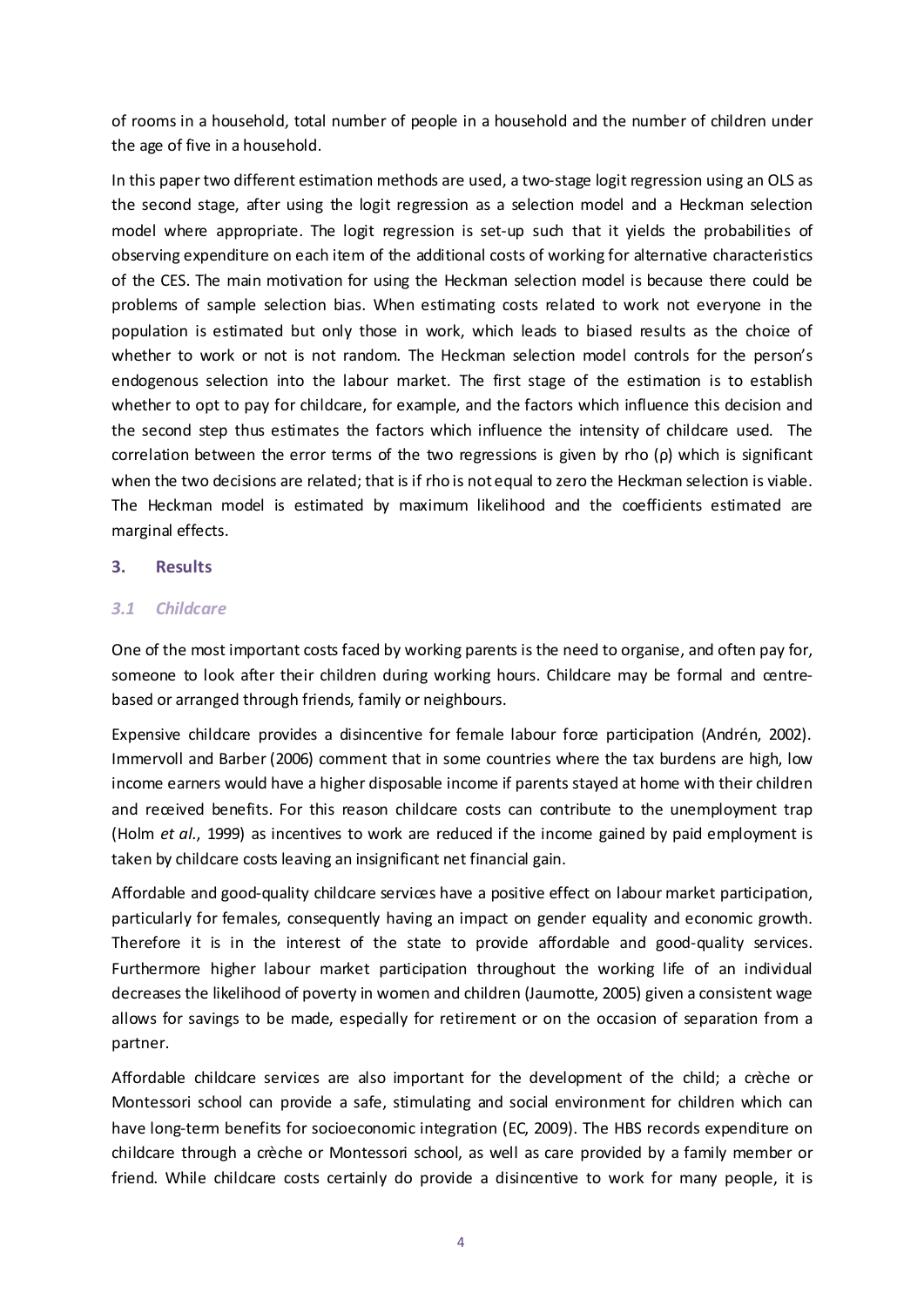important to note that this is not the case for some households. A stay-at-home mother may enrol her children in a crèche - there is a plethora of existing research that cites the benefits of early social interaction for child development - or pay a family member to look after them at certain times.

Despite the well-known benefits of affordable and good-quality childcare, Ireland remains one of the most expensive countries in Europe to avail of these services. Irish childcare costs are high by European standards. Immervoll and Barber (2006) show net childcare costs for several European countries, by various family structure types. Ireland has the highest net cost under all scenarios (Figure A1 in Appendix). As an example the fees charged per month by childcare centres, per twoyear old, for various European countries are displayed below for the year 2001 or latest year available. Ireland is seen to have very expensive childcare with 30% of a monthly wage being spent on childcare services. This figure is for the private sector, however; the figure for the public sector is lower with childcare costing 25% of a monthly wage but which is still above the average in Europe.

In the following, 'childcare' refers to payment for childcare in a crèche or elsewhere. In examining the influence of CES working status on childcare expenditure, variables controlled for indude the logarithm of household disposable income, the logarithm of number of children under five, urban/rural location and the sex, age and education level of the CES.

The probability of observing childcare expenditure in a given household is fairly low in both cases as the need to spend on childcare only applies to those households with very young children. Only 919 households in the sample of 4028 have children under the age of five. In the overall sample used for analysis, only 11% of households have positive childcare expenditure. The probability of positive childcare expenditure increases when the Chief Economic Supporter is in work, to 0.40, from 0.13 when the CES is not in work. From the computed marginal effects if a CES goes from unemployment into employment an increase of 18% in childcare expenditure is observed. The regression passes the link test suggesting there are no omitted variables.

When the CES is female the probability of observing childcare expenditure is higher than for a male CES; 0.38 compared to 0.33 respectively. This seems reasonable as it is often the women who spend more time looking after children than the men (Hallberg & Klevmarken, 2003), thus childcare options must be found when the CES is female. The more children under five a household has the less likely childcare expenditure is observed. With one child under the age of 5 the probability of observing childcare is 0.37, which decreases with the addition of an extra child and with four children under the age of 5 the probability decreases to 0.28. This result is intuitive given childcare costs increase with the number of children – sibling discounts are often small – and thus the likelihood of opting for childcare decreases the more children a CES has to pay for. It is not possible to separate the effects of the different age groups of children under five as the dataset does not give this information. It can be postulated, however, that a child aged three to five may induce a higher likelihood of child care expenditure for parents than a new born baby<sup>[2](#page-4-0)</sup> as a new born baby, for example, needs more care from its mother, however by the time a child reaches the age of three parents are more likely to enroll their child in day-care to enable them to socialise and prepare them for school. From

<span id="page-4-0"></span>Matemity leave covers the first six months of a newborn's life. Many crèches refuse younger babies. Paternity leave is a few days at best.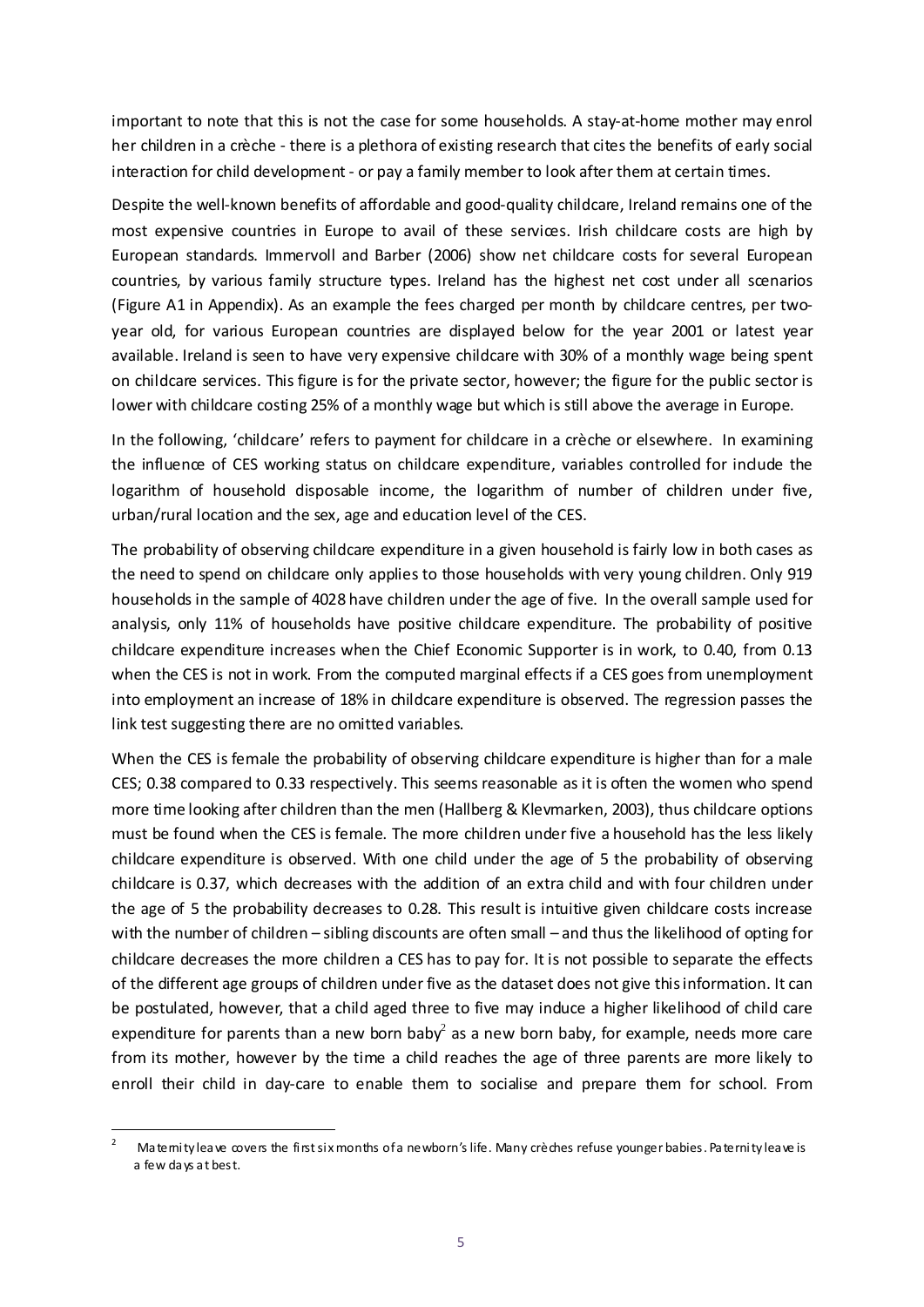computing the marginal effects of the logit model other significant explanatory variables include log of disposable income (an increase induces 17% increase in the likelihood of child care expenditure) and the number of children less than five years old (an additional child induces a 10% decrease in likelihood of childcare expenditure). The age and education level of the CES are not significant.

The OLS regression (using the logarithm of childcare expenditure as the dependent variable) shows that if the CES is in work then child care expenditure increases by 63% and the coefficient is highly significant. The results do not control for a couple as the dummy variable for a couple is found to be insignificant and thus the results are not shown. The Ramsey test for higher order omitted variables does reject the null of no omitted higher order variables at the 5% level suggesting the relationship is non-linear as indusion of higher order variables is needed. The  $R^2$  is also fairly low (24%) suggesting the model does not fit the data well.

The Heckman selection model shows that the CES coefficient is insignificant in the regression equation, suggesting that having chosen childcare, work status does not affect how much is spent on childcare. This could be because crèches charge fixed costs and thus costs do not change whether a parent is in or out of work. The coefficient for a CES being in work in the selection equation is significant, however, suggesting the choice of putting children in childcare does depend on whether the CES is in employment. The rho coefficient shows a strong negative correlation which is significant and thus the Heckman model should be used as the null hypothesis of rho being equal to zero is rejected and thus stage 1 (selection equation) effects stage 2 of the regression. Lambda is significantly different from zero and thus sample selection bias is present which is corrected for by the Heckman model. The likelihood of paying for childcare depends upon the logarithm of disposable income, whether the CES is in work, the logarithm of the number of children less than five years old and if the CES is a woman. Given childcare is chosen the significant variable of choosing the intensity of is log of disposable income; an increase of 10% in the log of disposable income would raise the intensity of childcare expenditure by 3.1%.

#### *3.2 Transport*

In examining transport costs, only *current* transport expenditure is examined; capital expenses (such as the purchase of new vehides, as well as receipts for the sale of second hand cars) are not accounted for. $3$  In contrast to childcare, transport costs are incurred by the majority of households. However there are still a significant number with zero transport expenditure which merits the use of selection procedures. These include cases where the individuals in a household can walk to work or those who live in (or over) their place of work.<sup>[4](#page-5-1)</sup> Commuting costs incorporate two aspects: the actual monetary value of a fare (bus/ rail or petrol of vehicle/ wear and tear) and also the value of time (Becker, 1965). This study does not investigate the value of time aspect of commuting costs as it is very difficult to quantify especially at the individual level.

<span id="page-5-0"></span>Some households induded the sale of second hand vehides in vehide expenditure, leading to negative overall transport expenditure.<br>This still does not include self-employed people working from home.

<span id="page-5-1"></span>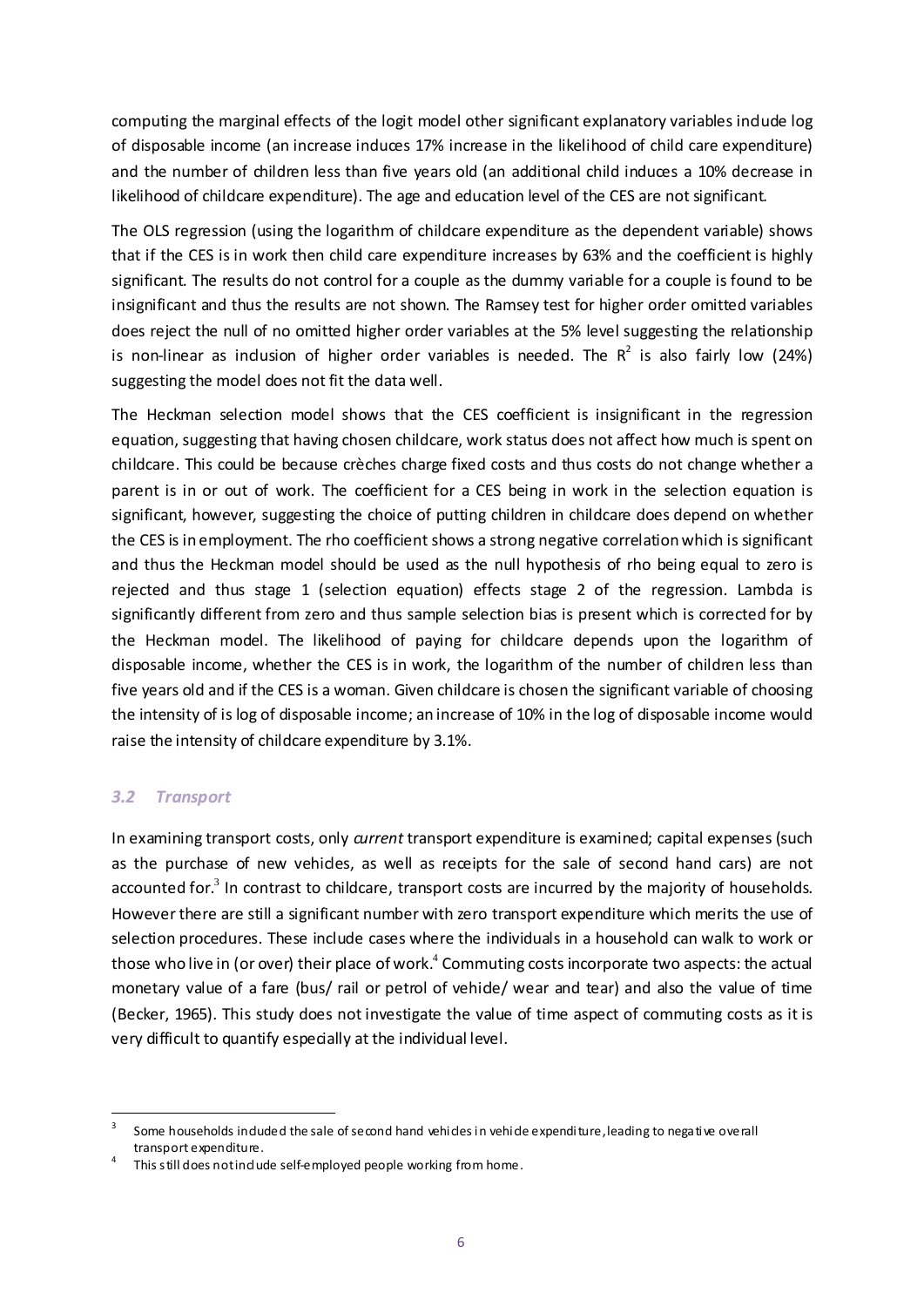It is noted in the literature (White, 1977) that the time (either married or single) women commute is less than men's commuting time. This could be for several reasons: firstly women also tend to have the housekeeping roles; that is they cook and clean as well as have paid employment and thus it is necessary for them to have a smaller commuting time in order to be able to complete all their tasks. Secondly women tend to be the second wage eamers in a household and thus are more flexible about their employment and choose to be doser to home and as costs of commuting are related to wages, women commute for less time than men as poorer people typically live closer to their employment than higher wage earners. Given this difference the estimation in this paper will control for sex of the CES. Also controlled for are the effects of the logarithm of household disposable income, the logarithm of the number of persons in the household, urban/rural location, if the vehicle of the household is owned and the age and education levels of the CES. The probabilities generated by the logit model are given in the table below.

The probability of positive transport expenditure is high regardless of the work status of the CES; being unemployed induces a probability of observing transport expenditure of 0.89 which increases to 1.00 when the CES is employed. This suggests all CESs who are in work have commuting costs. The model passes the link test suggesting no important omitted variables. Other significant driving forces of transport expenditure are logarithm of the number of people residing in a household and the number of vehicles owned per household. With an increase in the number of vehicles owned transport expenditure increases by 18%. The OLS results are shown below which suggest the work status of the CES is a significant determinant of transport expenditure.

The  $R^2$  is reasonable at 43% but the null of the Ramsey reset test is rejected suggesting higher order variables are needed for inclusion in the model. Other significant variables include the log of disposable income, if vehicles are owned and the log of the number of residents in a household, all of which have a positive relationship with transport expenditure. Location is also significant and suggests that transport costs fall if a CES is an urban dweller which is intuitive as rural households include much of the commuter belt who have high commuting costs. Age is also a significant variable showing transport costs decrease with each age group. Again this is intuitive as retired people tend to travel less as they no longer have the need to commute. Education level of CES is also significant however the sex of the CES is insignificant.

Table 9 shows the rho coefficient is again strongly negative showing a correlation between the error terms of the two regressions. The use of the Heckman model is advised as the null that rho is equal to zero can be rejected and thus the Heckman estimation corrects for any selection bias an OLS regression would suffer from. Also lambda is significantly different from zero suggesting sample selection bias is present. The likelihood of having transport costs depends upon whether the CES is in work and also if the vehide of the household is owned. Given that transport costs are incurred a CES in work is likely to pay 42% more on transport costs than those unemployed. Increasing the number of residents in the household increases transport costs by 34%. Living in an urban area reduces transport costs by 26% compared to those in rural areas.

The sex of the CES was found to be insignificant in all specifications and in the logit model the probability of observing transport expenditure was slightly lower for women than for men at 0.996 and 0.999 respectively but they are extremely close suggesting no real difference here between men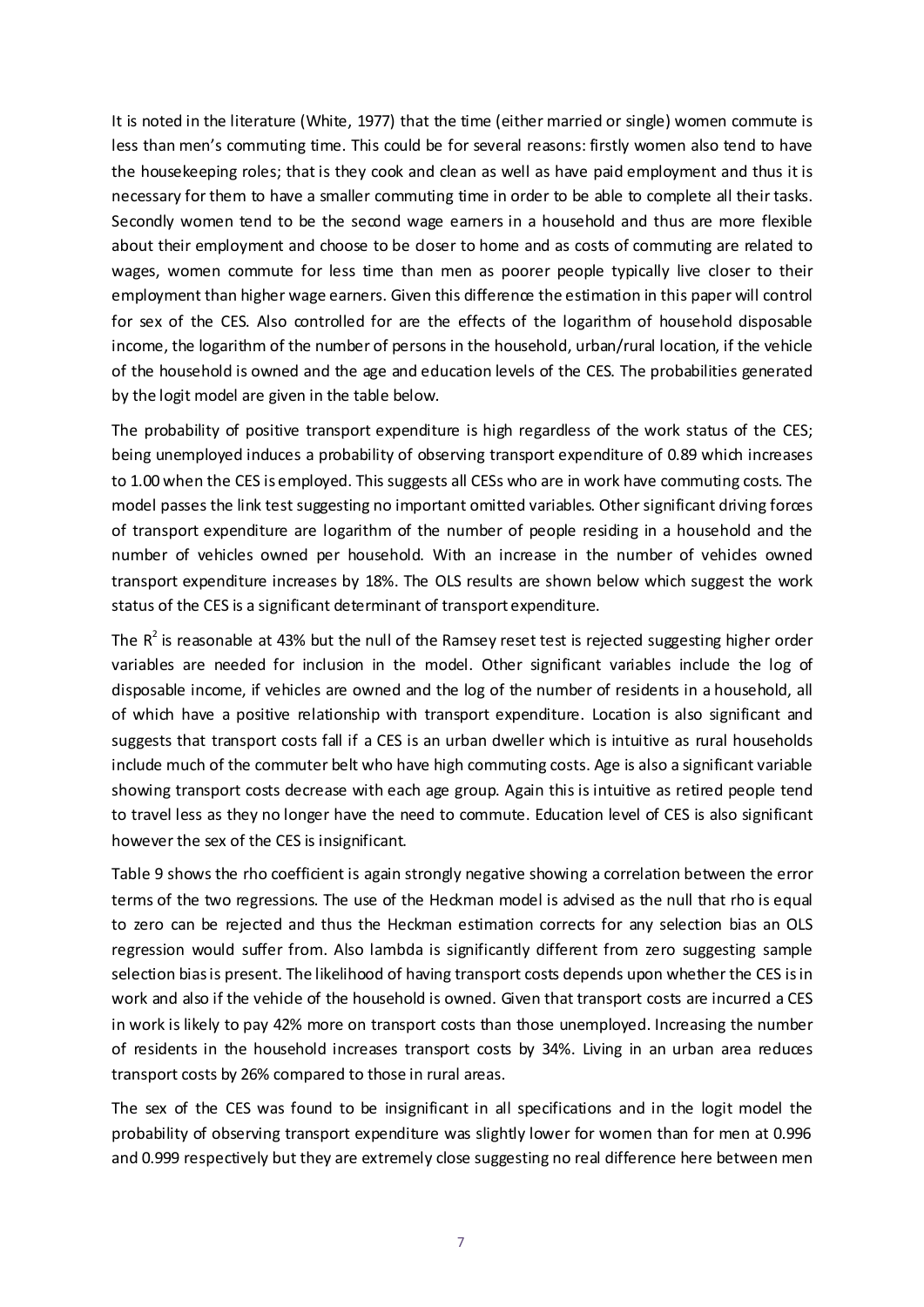and women's expenditure on transport when being the CES which is the opposite finding of White (1977).

### *3.3 Heat and Light*

All households need heat and light but perhaps more is spent on heating and lighting when the CES is in work as a higher disposable income may induce higher spending. On the other hand, people who are out of work may spend more time at home and thus use heat and lighting more. In the dataset there are some cases of zero heating and lighting. This could be due to households generating their own power, or using solar panels or something which involved a once off capital payment not seen here. Some households may have their energy needs subsidised by relatives or, more likely, the local authority. Another reason could be that heating and lighting is only needed when people are present in a house; it is not necessary all the time and hence zero values are observed when the household are at work, for example. Finally, there may be measurement error. The HBS is administered for a two week period. Although the data is supposed to be corrected for seasonality and infrequency of purchase, such corrections are imperfect. These cases, as they cannot be distinguished in the HBS dataset are dropped for the estimations. This means that a logit regression cannot be run as there is not a binary dependent variable (all heat and lighting expenditure is above zero). A Heckman model can also not be run as the selection part of the regression must be binary<sup>[5](#page-7-0)</sup>.

In the OLS regression the independent variables indude the logarithm of the number of rooms, the logarithm of the number of people residing in a household, location and sex of the CES as well as the logarithm of disposable income.

The OLS regression does not reject the null of the Ramsey test that there are no higher order omitted variables as the test statistic is less than the critical value at 5%. The  $R^2$  is fairly low (23%), however suggesting the model does not fit the data too well. The dummy variable denoting the CES to be employed is insignificant, however which suggests that heat and light expenditure does not depend on being in employment. The logarithm of the number of rooms and people residing in a household, as well as location (urban households spend less than rural households) seem to be the main driving forces of heat and light expenditure; an increase in the number of people residing in a household leads to an increase in heat and light expenditure of 32%, an increase in the number of rooms leads to an increase of 42% in heating and light expenditure and an urban household spends 11% less than a rural household. Age is also a driving force of heat and lighting expenditure; young people aged 25-34 spend the least but expenditure rises for the next to age groups (45-54 and 55- 64) where joining these age groups leads to an increased expenditure of 6% and 12% respectively. The retired aged group see a decrease in expenditure of heat and light so from turning 65 expenditure falls by 23%. The logarithm of disposable income and sex of the CES are not significant.

<span id="page-7-0"></span>The zero values were left in the dataset in order to test a logit and Heckman regression however, for both models the coefficient for employment status of the CES was insignificant. The logit regression failed the link test suggesting misspecification of the model and the Heckman selection regression is not viable as rho is not statistically significantly different from zero and thus the two equations are not related.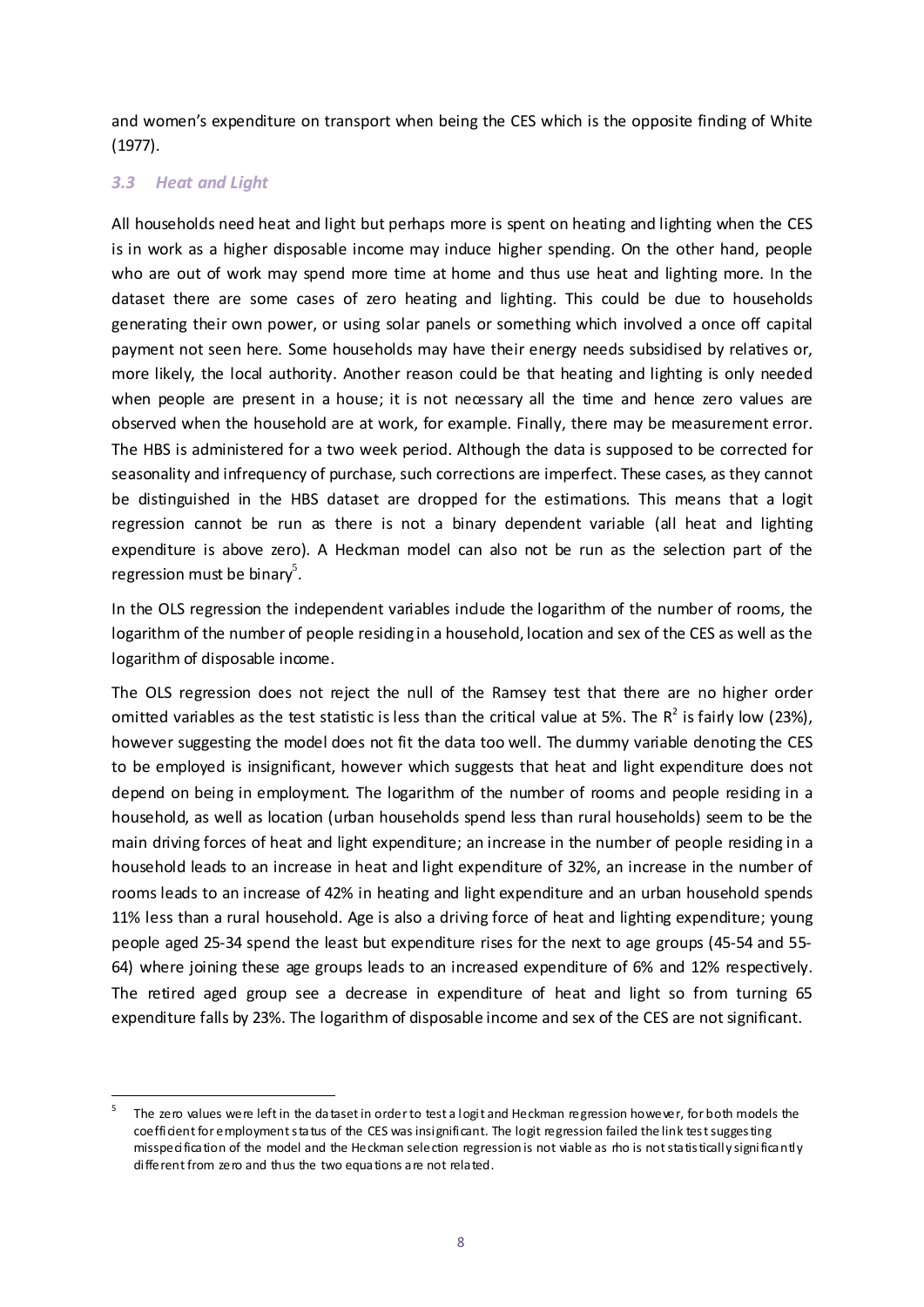#### *3.4 Take-away Food*

People in work often buy food away from home, be it in a lunch hour to save bringing a packed lunch every day or in the evening on the way home from work when there is no time to cook or a person is simply too tired to cook. Darian and Klein (1989) find by survey analysis that the number of hours a wife works is positively related to the number of meals purchased away from home especially during week days. More recently Lo and Tashiro (2011) find by regression analysis that the higher the income and the longer hours worked the more likely food is consumed away from home. They conclude that older people, larger and poorer households are more likely to prepare and eat food at home. Buying food away from home is an additional cost of working. Of course people not in work also buy take-away food and thus the use of the Heckman selection model is justified. The results below only show the outcomes of the regression for expenditure on food not cooked at home. The regression controls for the logarithm of the number of people in the household, the logarithm of disposable income, location, the sex and the work status of the CES as well as their age and education level.

The probability that take-away food is consumed is high for both cases (where the CES is or is not in work), however, it is substantially higher if the CES is in work; the probability of seeing positive expenditure on take-away food for an employed CES is 0.97! For an unemployed CES the probability is still high but only at 0.65. The coefficient of the work status of the CES is highly significant in the logit regression and the marginal effects suggest that a CES who enters employment observes an increase in expenditure of take-away food of 7.4%. The regression failed the link test, however suggesting there are important explanatory variables missing. A female CES is less likely to observe take-away food expenditure than a male CES with probabilities of 0.92 and 0.96 respectively however, both probabilities are very high. Urban dwellers are also more likely to have a positive take-away food expenditure than households residing in rural areas with probabilities of 0.95 and 0.94 respectively, but again, both probabilities are very high.

If the chief economic supporter is in work then food expenditure consumed away from home increases by 42% from the OLS regression results. The Ramsey test for higher order omitted variables does reject the null of no omitted higher order variables suggesting the specification is incorrect and higher order variables are needed for indusion in the model. The  $R^2$  again is fairly low suggesting the model does not fit the data well. A 10% increase in the logarithm of disposable income induces an increased expenditure on take away food by 7.6%. The age and education level of the CES seem to be insignificant drivers of take-away food expenditures as does the sex of the CES.

A Heckman selection model was also estimated, however, the rho parameter was found to be not statistically significantly different from zero and thus the two error terms of the selection and regression equations are not correlated and consequently a selection model is not viable as there is no selection bias and thus results are not reported here.

#### *3.5 Clothing*

Some companies like their employees to keep up a certain standard of appearance which necessitates the buying of professional dothing from impressive jewelry and watches, the correct shoes, bags and even to the correct hair style. All these items cost money which the employee has to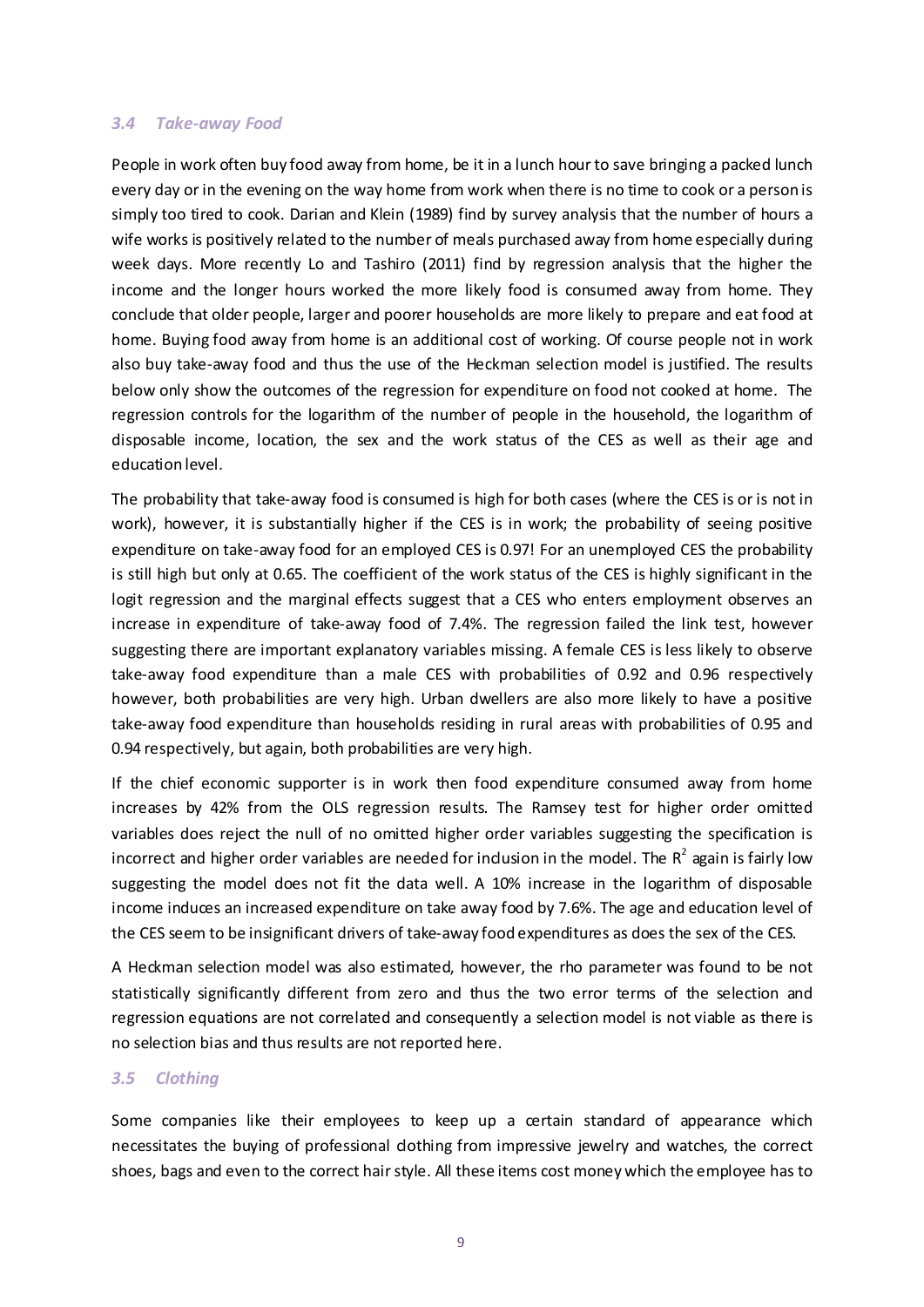bare. The analysis carried out in this paper only covers those clothes bought (including dry cleaning and shoe repairs) in relation to work. If the CES is unemployed work style clothes may be bought for interviews, for example. The logit regression also controls for location, logarithm of disposable income, logarithm of the number of people residing in a household, sex of the CES, the relationship status of the CES as well as age and education level of the CES.

The probability of observing dothing expenditure is 0.67 for with the chief economic supporter being in work, which is just under double that where the CES is not in work. The logit regression passes the link test and thus additional variables will only be significant by chance. Computing the marginal effects it is possible to condude that from being unemployed and entering employment clothing expenditure increases by 22%. Clothing expenditure also depends upon urban household location, logarithm of disposable income and also sex of the CES. The probability of observing positive expenditure on work clothing for an urban dweller is 0.63 which is greater than that for a rural dweller which is 0.58. Education is not significant; however age seems to be significant. The youngest age group (under 24) experiences the highest expenditure on work dothing and expenditure decreases the older the age group which is intuitive as younger people need to buy work clothes for the first time as they enter the job market, however a mature person may have already purchased work clothes in the past and thus only need to replace worn clothes when required.

The OLS regression results shown above suggest that the work status of the CES is not a significant driving factor of clothing expenditure. In fact the only significant variable is the logarithm of disposable income which shows an increase of 10% induces a 5% increase in clothing expenditure. The  $R^2$  is very low at 7.6% suggesting the model does not fit the variation of the data well. The null hypothesis of the Ramsey test can be rejected suggesting that higher order variables have been omitted from the regression. This suggests that the decision to buy work related dothes is based on the work status of the CES but work status does not reflect the volume of clothes bought. The logit specification was also run splitting chief economic supporters by sex and the results are shown in the Appendix.

A Heckman selection regression was also undertaken, however the rho parameter is not statistically significantly different from zero and thus the selection equation and the regression equation are not related to each other and thus the Heckman model is therefore not viable as no selection bias is present.

#### **4. Implications**

The total costs of being in work compared to those of being out of work are now computed. This is done by running a simulation. The probability of observing additional working costs is multiplied by the appropriately averaged costs for that expenditure and summed to get total costs in and out of work; the difference is then taken get obtain the additional costs of being employed. For those estimations where the logit was insignificant (heat and lighting), the additional costs of being in work are zero and thus not necessary to be included here.

The average extra weekly expenditure is calculated in Table 15 below, where the probabilities of observing expenditure on food, transport and clothing when the CES is in work or out of work are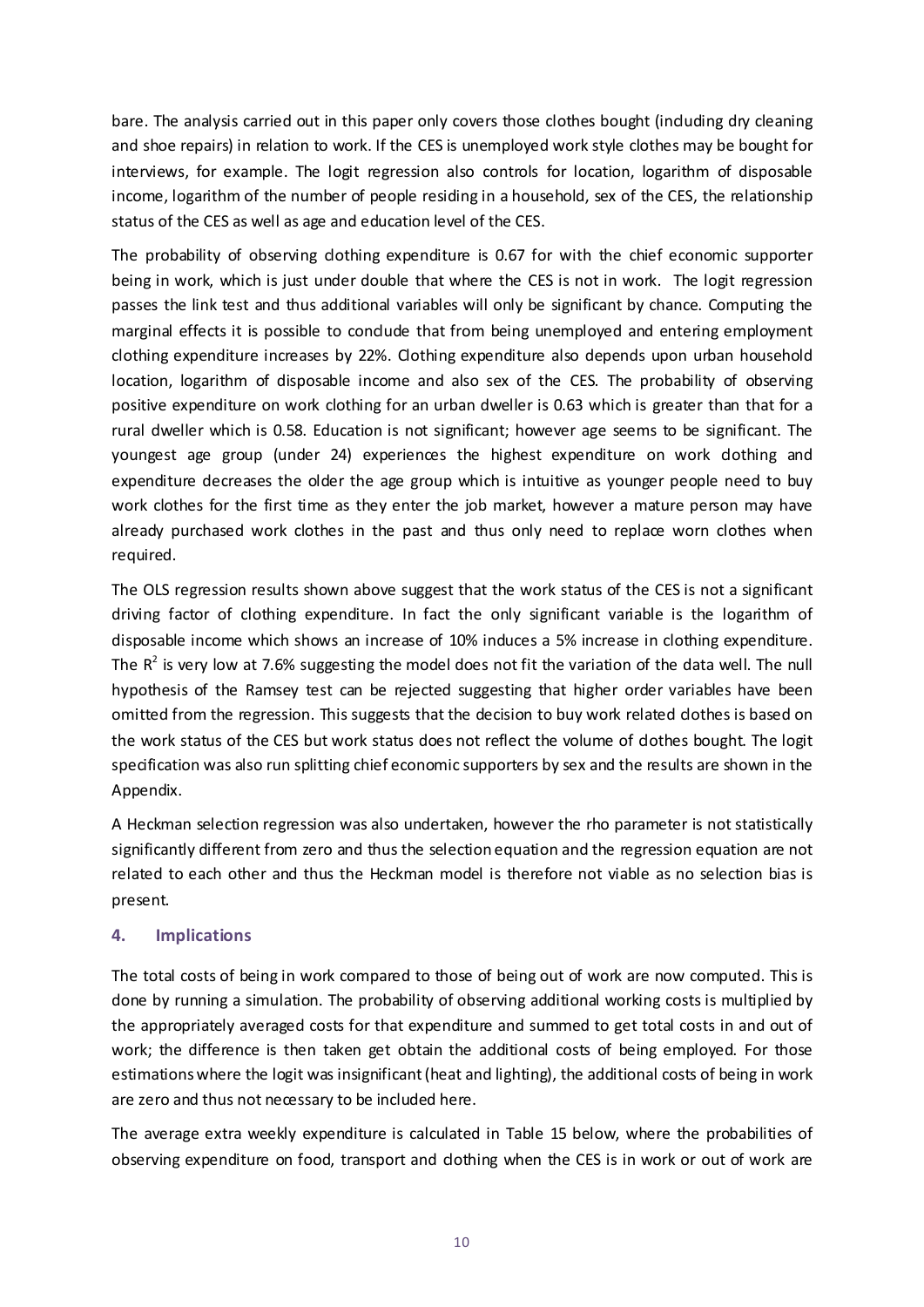taken from the significant logit regression results of Section 3.1-3.5. Average expenditure is taken from Tables 2 and 3 where the total additional weekly costs are calculated by multiplying the respective probabilities by the average expenditure for each item. The total cost of transport for an unemployed CES is 26.92\*0.889=23.93Euros per week, for example. Probabilities for childcare, however, are not induded in order to give a representation of the costs for each particular scenario (a CES with no children under five years old, with one child under five and two children under five). It should be noted that CESs without children under five may have children in school and thus may still see a positive childcare expenditure from after school care.

By adding the total costs together it is possible to see that additional costs of working for an employed CES are 5.02 times those of an unemployed CES without children; for a CES in work a further €177.82 after tax should be deducted from their salary every week to account for clothing costs, take-away food costs and transport costs. This is compared to a deduction of €35.39 for an unemployed CES for the same costs. This difference amounts to €142.43 per week of additional costs of working. These extra costs amount to €6836.64 per year which is substantial. For households with one child under the ages of five the CES observes a €227.83 reduction in disposable income per week to account for in-work costs of living which is €185.86 per week more than for an unemployed CES with a child under five. The difference between having a single child under the age of five and no children needing childcare under the age of five for a working CES is €50.01 and for an unemployed CES the difference is much smaller at €6.58 per week.

We use the anonymised Survey on Income and Living Conditions (SILC) for Ireland to further illustrate the difference between in-work and out-of-work income. We estimate a Tobit model to estimate income when an individual is employed or not. A Tobit model is required as the data are censored given wages are only observed for those in work. The regression equation is constructed as follows<sup>[6](#page-10-0)</sup> based on 2005 data to be consistent with the HBS.

 $lineome = a + b_1 sex + b_2$ nationality +  $b_3$ married +  $b_4$ ed1 +  $b_5$ ed2 +  $b_6$ ed3 +  $b_7$ ed4 +  $b_8$  ed5 +  $b_9$ manager +  $b_{10}$ prof +  $b_{11}$ tech +  $b_{12}$ sec +  $b_{13}$ craft +  $b_{14}$ sales +  $b_{15}$ mach +  $b_{16}$ protect + u (1)  $b_{16}$  protect +  $u$ 

The dependent variable is the logarithm of weekly disposable income for an individual (annual disposable income divided by the 52 weeks in the year). The independent variables are a binary sex variable (1 denotes male), a binary married dummy (1 denotes married), binary nationality dummy (1 denotes Irish), binary education dummies for less than a junior certificate (ed1), junior certificate (ed2), leaving certificate (ed3), post school but less than tertiary degree (ed4) and tertiary degree (ed5). Also included are binary employment sector dummies for managers and administrators, professional, technical, secretaries and clerical, craft, sales, machine operative and lastly personal and protective services. Age and experience cannot be included as the anonymised SILC dataset does not capture these variables (there are only three age categories: child, working age and retirement age) and *u* is a random error term.

<span id="page-10-0"></span> <sup>6</sup> Equation based on that used in Barrett *et al*., (2000) and Barrett *et al*., (1999).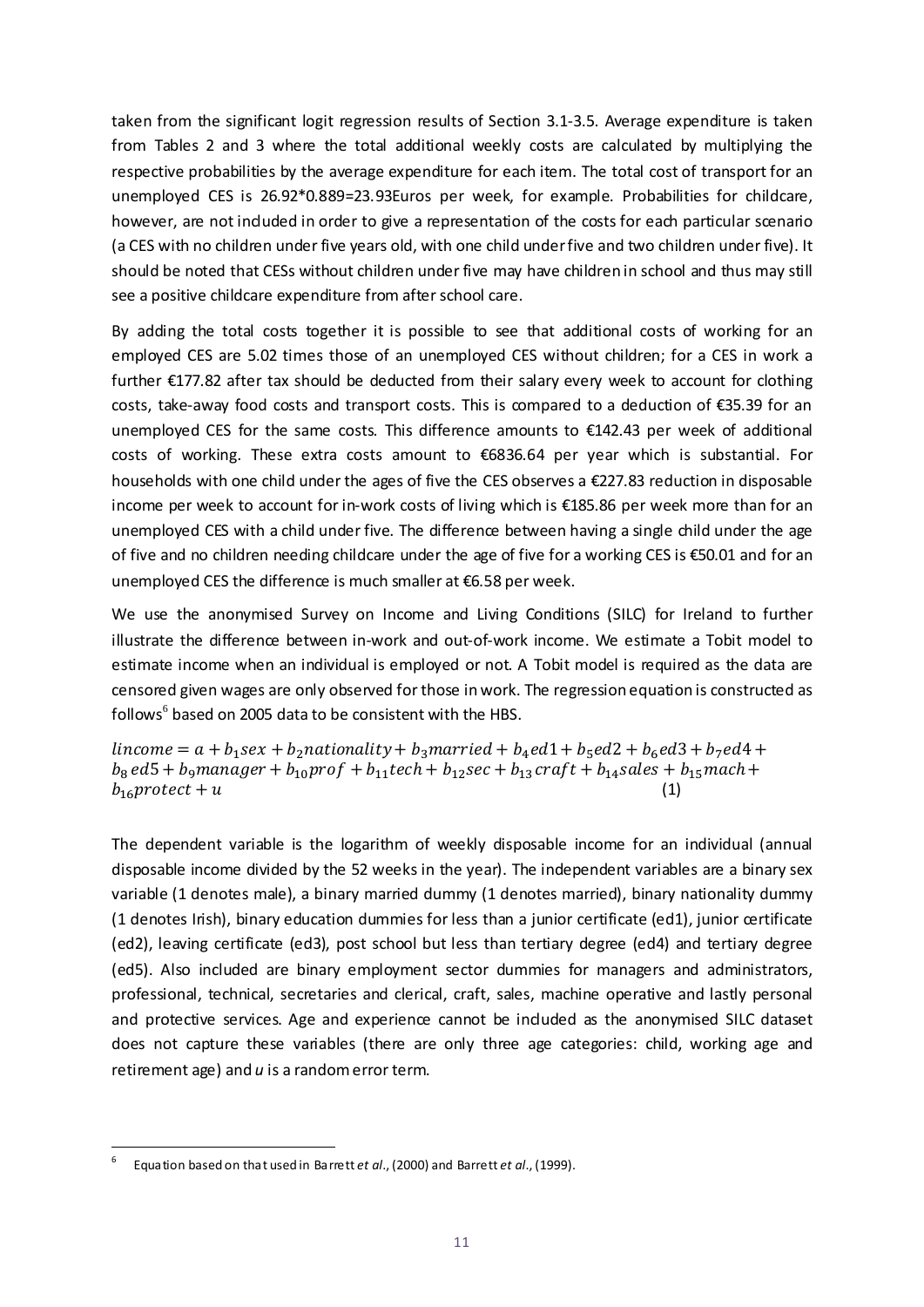The regression is run twice<sup>[7](#page-11-0)</sup>, firstly on the condition of employment then secondly on the condition of unemployment. This generates two series of income when in work and not, for otherwise identical individuals. This forms our baseline figure of the difference between in-work and out-ofwork pay for each individual. From this baseline, the additional costs of working (the far right hand column in Table 15) were subtracted. Figure 2 shows only two scenarios against the baseline as the graph for zero children under 5 years old is very dose to the no childcare scenario and the two children under 5 very close to the 1 child under 5 and thus not shown for clarity. $8$ 

Figure 2 shows that the additional costs of working could have a large effect on the incentives to work: far more people have a negative income difference (wage when unemployed is greater than when employed) when these extra costs are taken into account and of course, with childcare the difference is even larger. Figure 2 shows that under the baseline scenario 81 (1%) individuals have a higher income when unemployed. This compares to 1554 (25%) individuals when the additional costs are included without childcare and 2686 (44%) individuals with childcare for one or two children under five years old; the latter of which is just under half of the sample. This number falls to 1635 (26%) with no children under 5 years old.

#### **5. Conclusion**

This paper estimates the true cost of working, considering not just take home income but also incorporating all the additional costs, such as childcare, travel costs for commuting and appropriate clothing. Previous literature on the costs of working largely ignores these extra costs in estimations of the return to work. This paper thus extends the literature.

The evidence presented in this paper suggests that the costs of working are high. Expenditure is higher for those in work than out of work. For an employed person without children the additional costs of working sum to some €140 per week, or almost €7000 a year. This increases to €9000 when there are young children in the household!

The employed may have a higher disposable income but they spend more on clothing, transport, childcare and eating out. There is no significant impact of employment on heating and lighting expenditure. Employed people incur 5 times the costs of an unemployed person.

This is important for policy as it substantially affects the incentives to work. A comparison of take home pay shows that it does not pay to work for 1% of the population. However, a comparison of take home pay plus extra expenditures shows that 15% of the people without children, and 44% of people with children, are better off not working.

<span id="page-11-1"></span><span id="page-11-0"></span>Results of which can be found in Table A3 in the Appendix.<br>This graph is of course only illustrative as the expenditure pattern is based on the HBS and the income pattern is based on the SILC. Although both surveys are representative of the Irish population, different people were interviewed.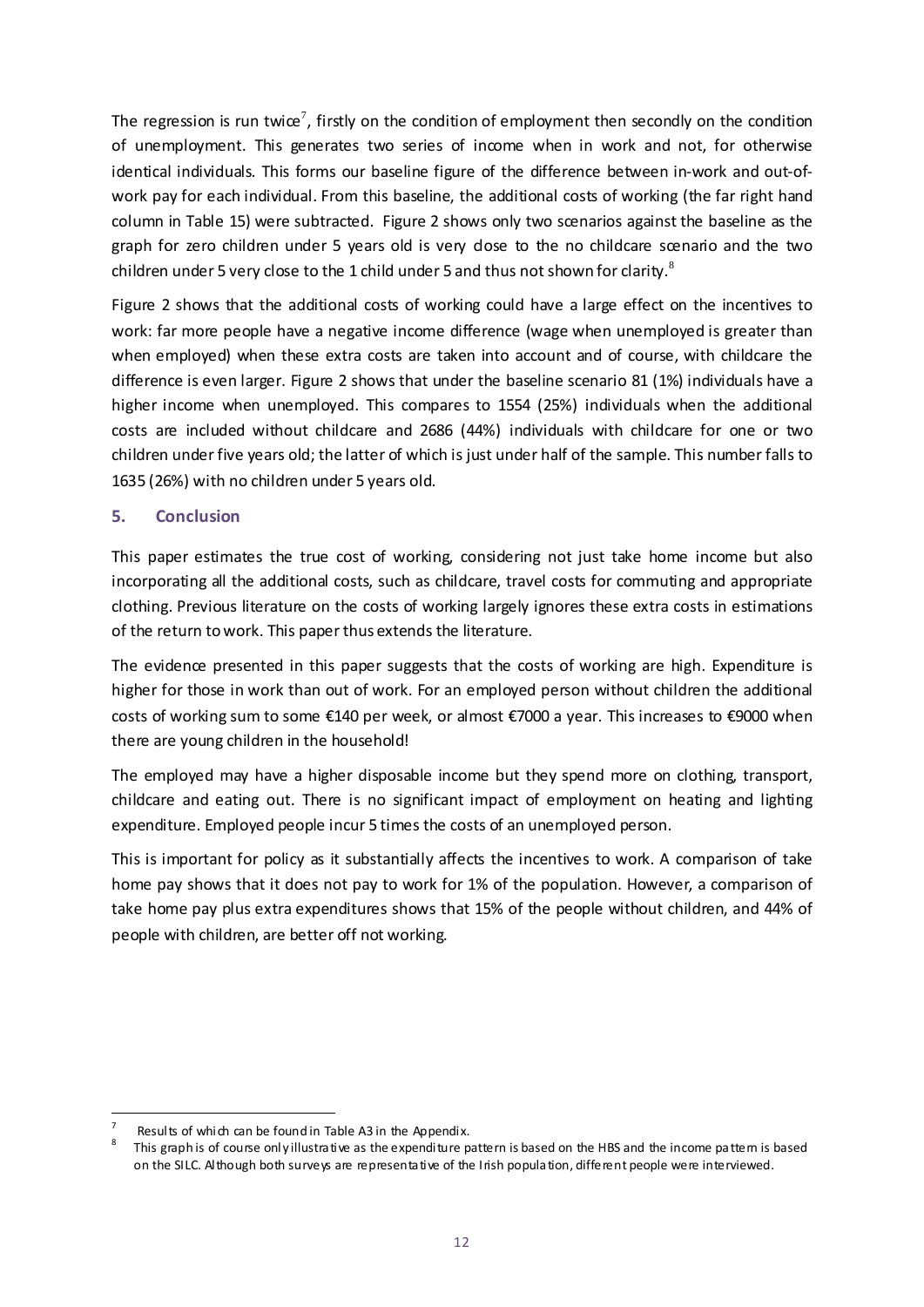#### **References**

- Adam, S, Brewer, A and Shephard, A (2006). 'Financial Work Incentives in Britain: Comparisons over Time and Between Family Types', *The Institute for Fiscal Studies,* Working Paper 20*.*
- Adam, S and Browne, J (2010). 'Redistribution, Work Incentives and Thirty Years of UK Tax and Benefit Reform', *The Institute for Fiscal Studies,* Working Paper 24.
- Andrén, T (2003). 'Structural Model of Childcare, Welfare, and the Labor Supply of Single Mothers', *Labour Economics*, Vol. 10, No, 2, pp. 133-147.
- Apps, P and Rees, R (2000). 'Household Production, Full Consumption and the Costs of Children', *IZA (Institute for the Study of Labor) Discussion Paper No. 157.*
- Barrett, A, Callan, T and Nolan, B (1999). 'Rising Wage Inequality, Returns to Education and Labour Market Institutions: Evidence from Ireland', *British Journal of Industrial Relations,* Vol. 37, No. 1, pp. 77-100.
- Barrett, A, FitzGerald, J and Nolan, B (2000). 'Earnings Inequality, Returns to Education and Immigration into Ireland', *Institute for the Study of Labour (IZA)*, Discussion Paper no. 167.
- Becker, G (1965). 'A Theory of the Allocation of Time', *The Economic Journal*, Vol. 75, No. 299, pp. 493-517.
- Callan, T, Crilly, N, Keane, C, Walsh, J and Shúilleabháin, Á (2011). 'Tax, Welfare and Work Incentives*', Budget Perspectives 2012,* Economic and Social Research Institute; Dublin*.*
- CSO (2007). 'Household Budget Survey 2004/2005', *Central Statistics Office*, Cork.
- Darian, J and Klein, S (1989). 'Food Expenditure Patterns of Working-Wife Families: Meals Prepared Away From Home Versus Convenience Foods', *Journal of Consumer Policy*, Vol. 12, No, 2, pp139-164.
- European Commission (2009). 'The Provision of Childcare Services: A Comparative Review of 30 European Countries,' Report prepared for the use of the European Commission's Directorate-General for Employment, Social Affairs and Equal Opportunities.
- Hallberg, D and Klevmarken, A (2003). 'Time for Children: A Study of Parent's Time Allocation', *Journal of Population Economics*, Vol. 16, pp. 205-226.
- Holm, P., Kyyra, T and Rantala, J (1999). 'Household Economic Incentives, the Unemployment Trap and the Probability of Finding a Job', *International Tax and Public Finance*, Vol. 6, No. 3, pp.  $361 - 378$ .
- Immervol, H and Barber, D (2006). 'Can Parent's Afford to Work? Childcare Costs, Tax-Benefit Policies and Work Incentives,' *Institute for the Study of Labor (IZA),* Discussion Paper No. 1932*.*
- Jaumotte, F (2005). 'Female Labour Force Participation: Past Trends and Main Determinants in OECD Countries', *presented at Labour Force Participation and Economic Growth Workshop*, OECD.
- Lo, C and Tashiro, S (2011). 'Balancing Nutrition, Luxury and Time Constraints in Food preparation Choice', *China Agricultural Economic Review*, Vol. 3, No. 2, pp. 245-265.
- White, M (1977). 'A Model of Residential Location Choice and Commuting by Men and Woman Workers', *Journal of Regional Science*, Vol. 17, No. 1, pp. 41-52.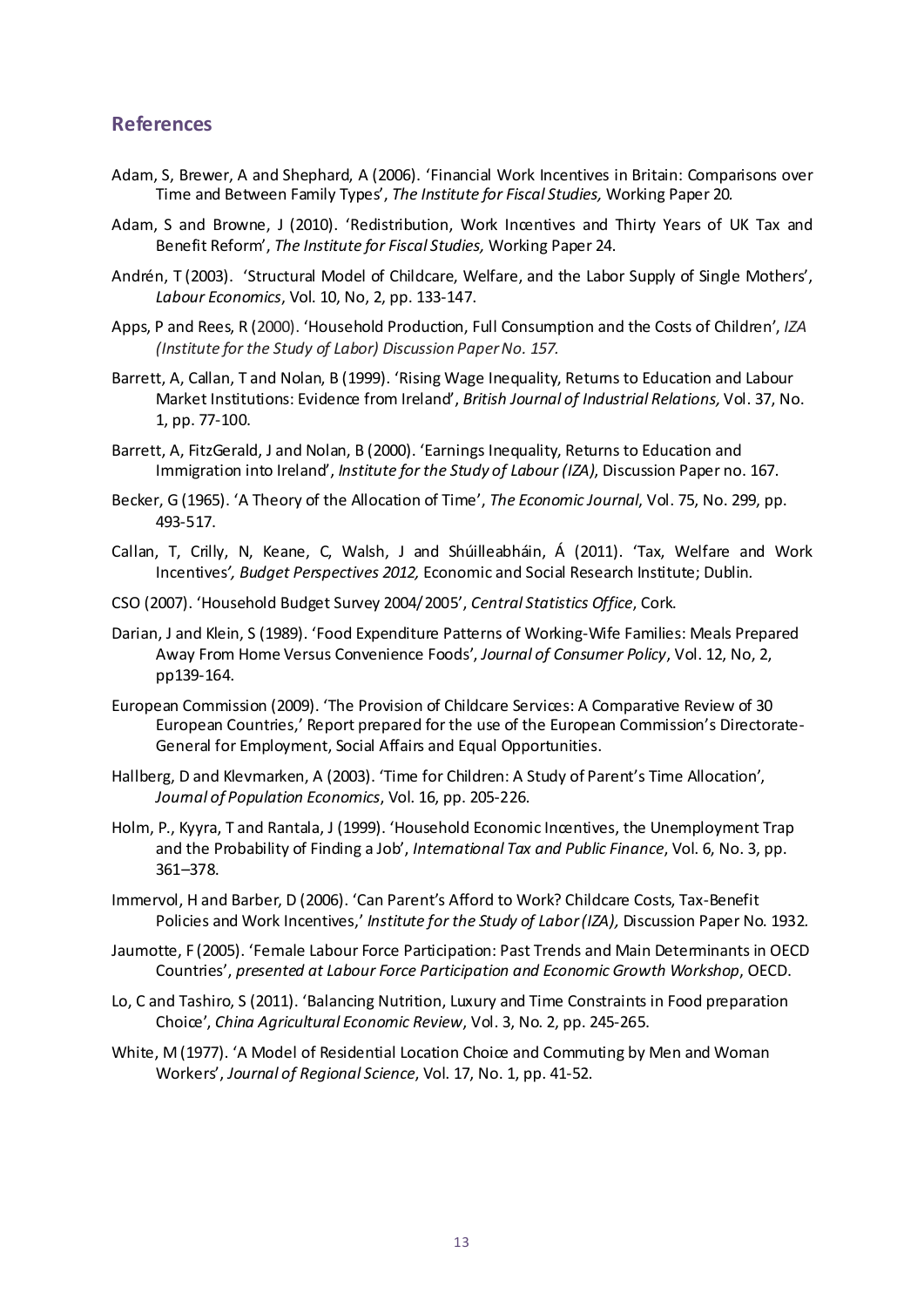|                                  | Childcare    | <b>Transport</b> | Heat & Light | Clothing | Take-away food |
|----------------------------------|--------------|------------------|--------------|----------|----------------|
| Average                          | 11.77        | 93.15            | 32.71        | 31.99    | 42.81          |
| Std Dev                          | 45.82        | 95.58            | 19.75        | 52.93    | 46.8           |
| Min                              | $\mathbf{0}$ | 0                | 0            | 0        | 0              |
| Max                              | 950          | 1293.66          | 416.77       | 577.48   | 450.75         |
| No. of zero<br>expenditure cases | 3596         | 320              | 36           | 1563     | 389            |
| $\sim$ $\sim$ $\sim$<br>$\sim$   | $\cdot$ .    |                  |              |          |                |

**Table 1: Weekly expenditure on various items, Household Budget Survey 2004/2005**

Based on 4028 observations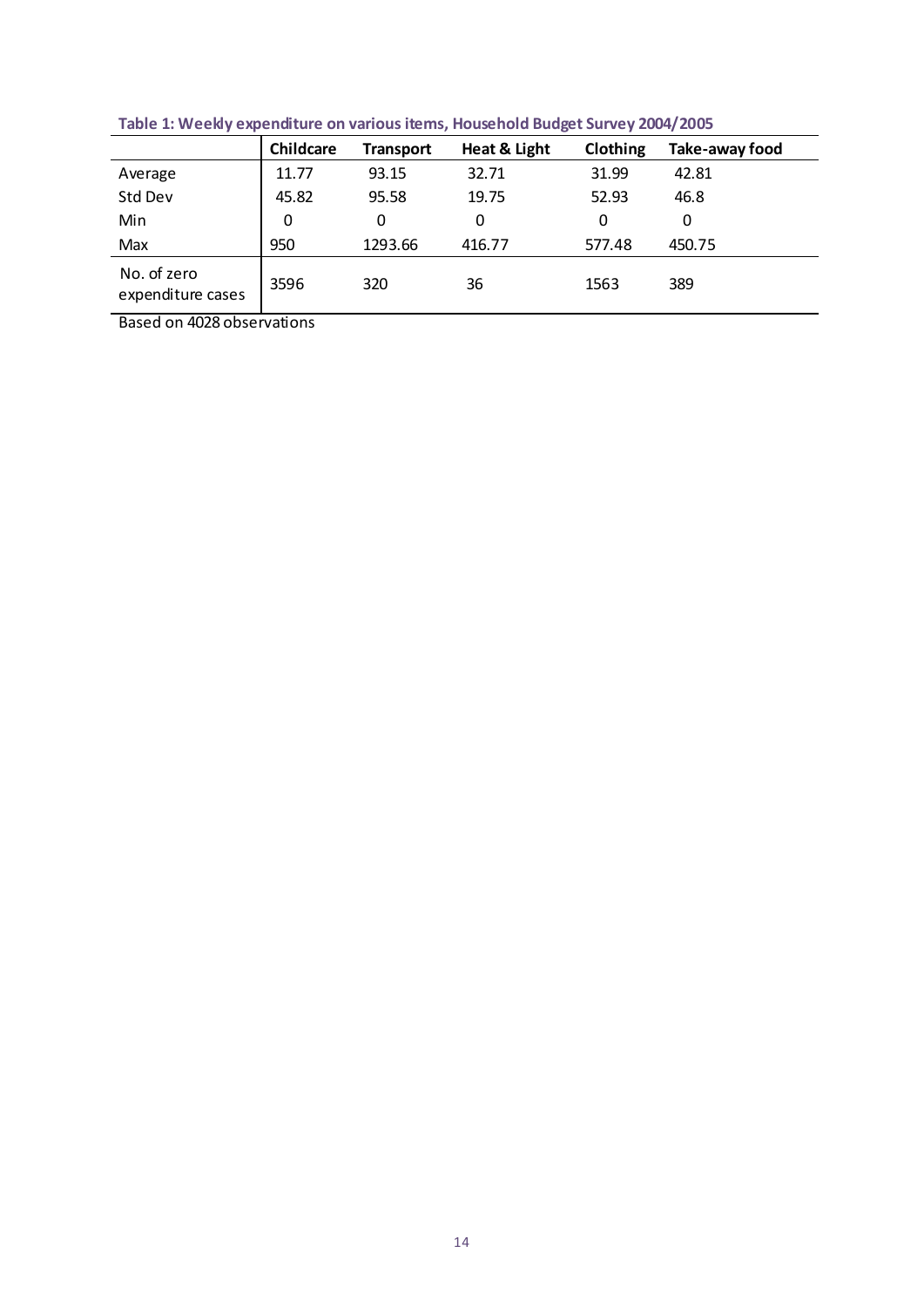| <b>CLACHINOVOR</b>               |           |                  |              |          |                |
|----------------------------------|-----------|------------------|--------------|----------|----------------|
|                                  | Childcare | <b>Transport</b> | Heat & Light | Clothing | Take-away food |
| Average                          | 13.88     | 106.30           | 33.66        | 36.11    | 49.10          |
| Std Dev                          | 49.72     | 97.61            | 18.09        | 55.93    | 47.82          |
| Min                              | 0         | 0                | 0            | 0        | 0              |
| Max                              | 950       | 1293.66          | 200.52       | 577.48   | 450.75         |
| No. of zero<br>expenditure cases | 2947      | 50               | 23           | 1147     | 142            |

**Table 2: Weekly expenditure on various items, Household Budget Survey 2004/2005 CES employed**

Based on 3361 observations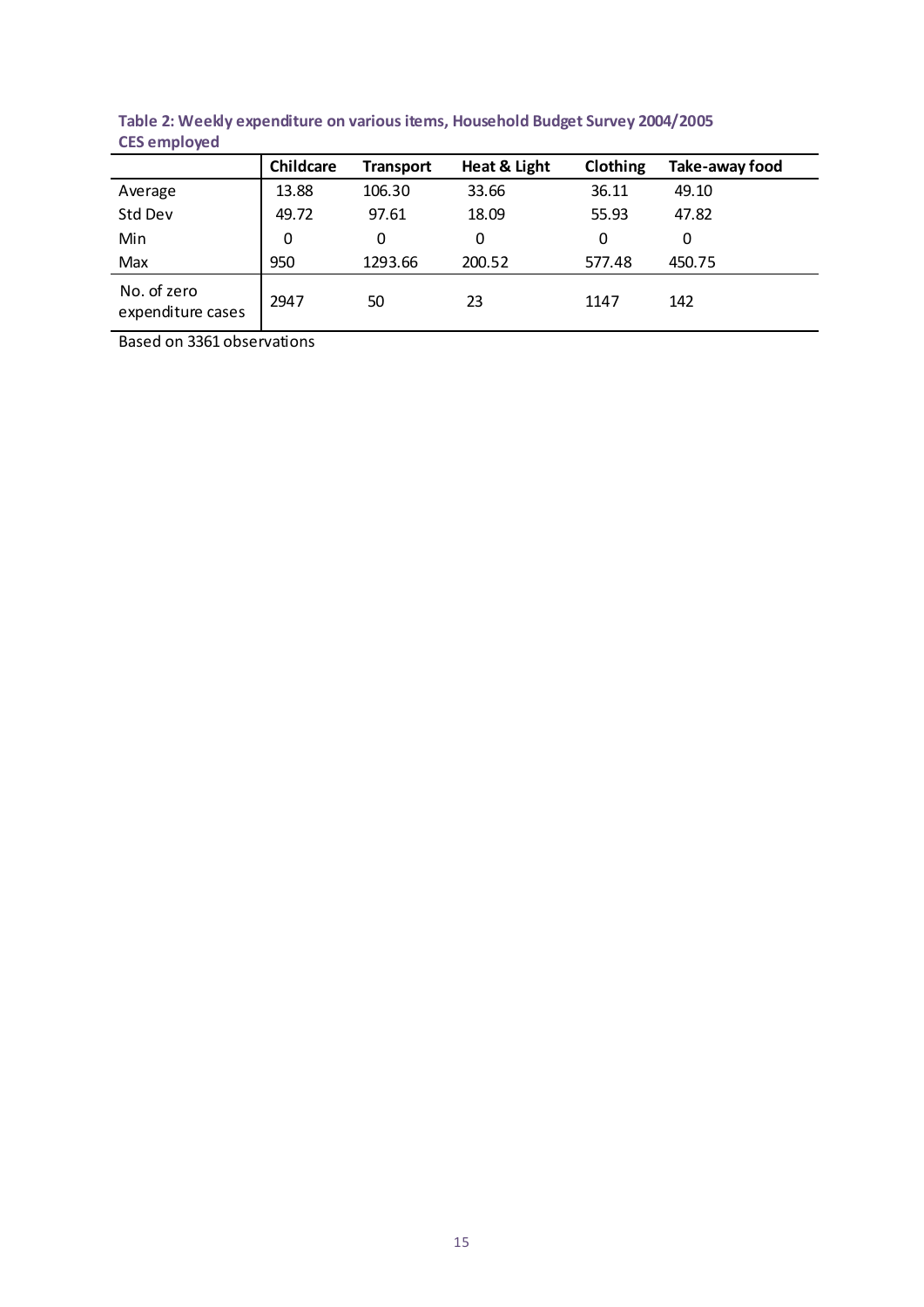|                                  | Childcare | <b>Transport</b> | Heat & Light | Clothing | Take-away food |
|----------------------------------|-----------|------------------|--------------|----------|----------------|
| Average                          | 1.10      | 26.92            | 27.95        | 11.25    | 11.22          |
| Std Dev                          | 9.24      | 43.57            | 26.08        | 25.30    | 22.65          |
| Min                              | 0         | 0                | 0            | 0        | 0              |
| Max                              | 180       | 425.95           | 209.50       | 416.77   | 333.66         |
| No. of zero<br>expenditure cases | 649       | 268              | 13           | 416      | 247            |

**Table 3: Weekly expenditure on various items, Household Budget Survey 2004/2005 CES unemployed**

Based on 667 observations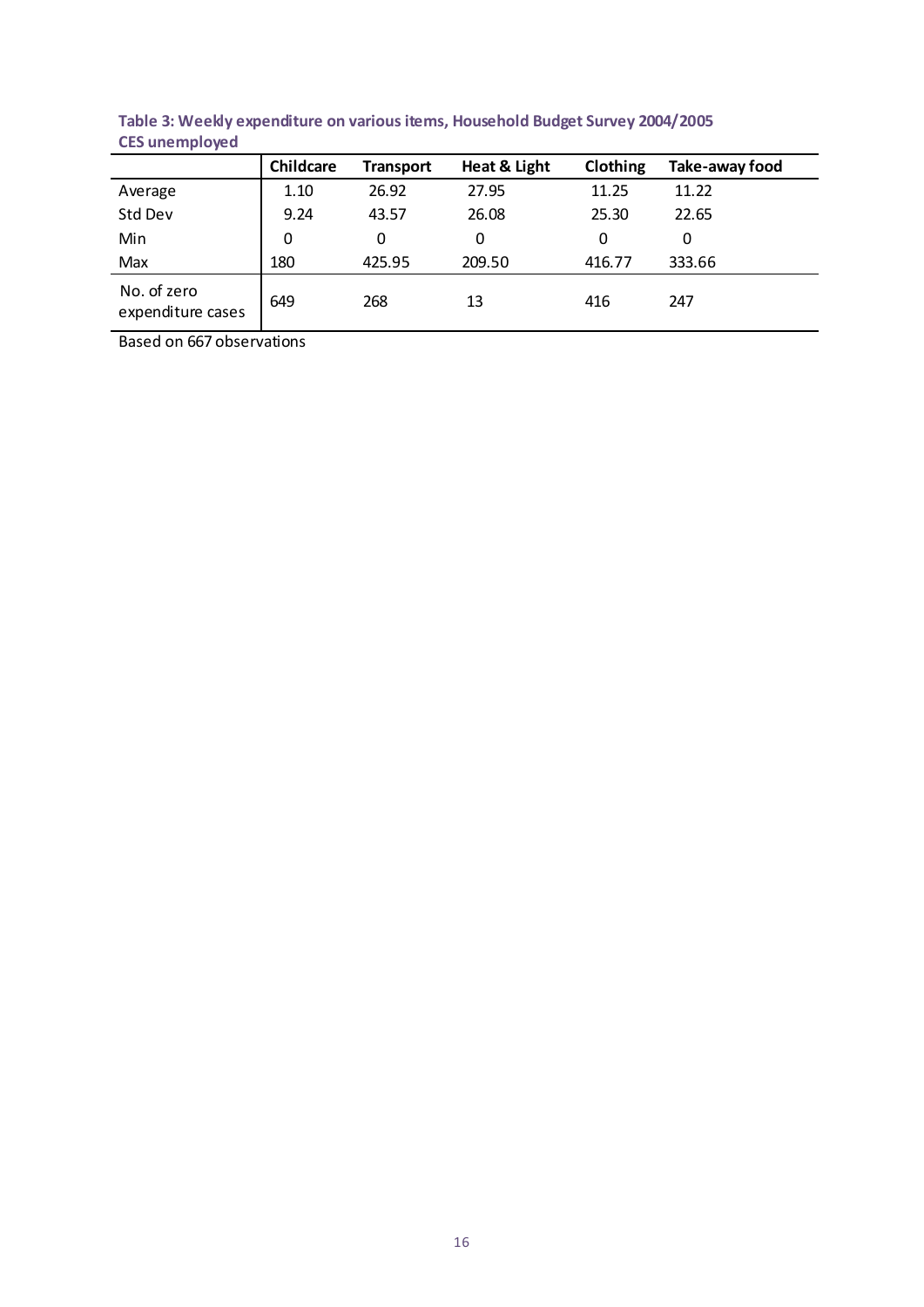**Table 4: Logit results for childcare** 

| <b>Logit Equation</b> | Pr(Childcare expenditure observed) |
|-----------------------|------------------------------------|
| If CES in work        | 0.395                              |
| If CES not in work    | 0.127                              |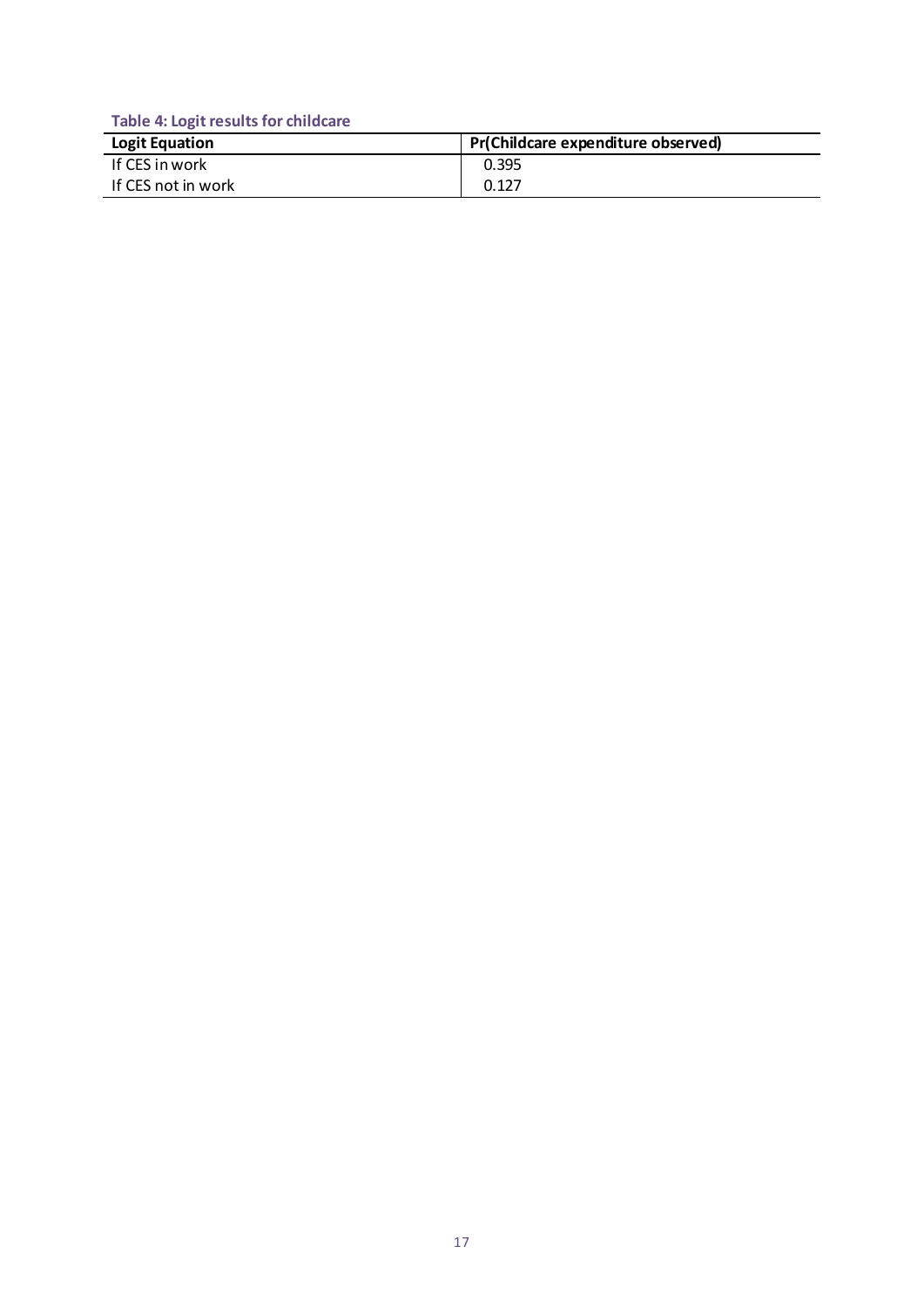## **Table 5: OLS regression results for childcare**

| <b>Regression Equation</b> | Coefficient                                 | <b>Standard Error</b> | t statistic |  |  |
|----------------------------|---------------------------------------------|-----------------------|-------------|--|--|
| If CES in work             | 0.631                                       | 0.221                 | 2.73        |  |  |
| Ramsey reset test          | $F(3, 318) = 3.40$ Probability = $(0.0182)$ |                       |             |  |  |
| $R^2$                      | 0.2437                                      |                       |             |  |  |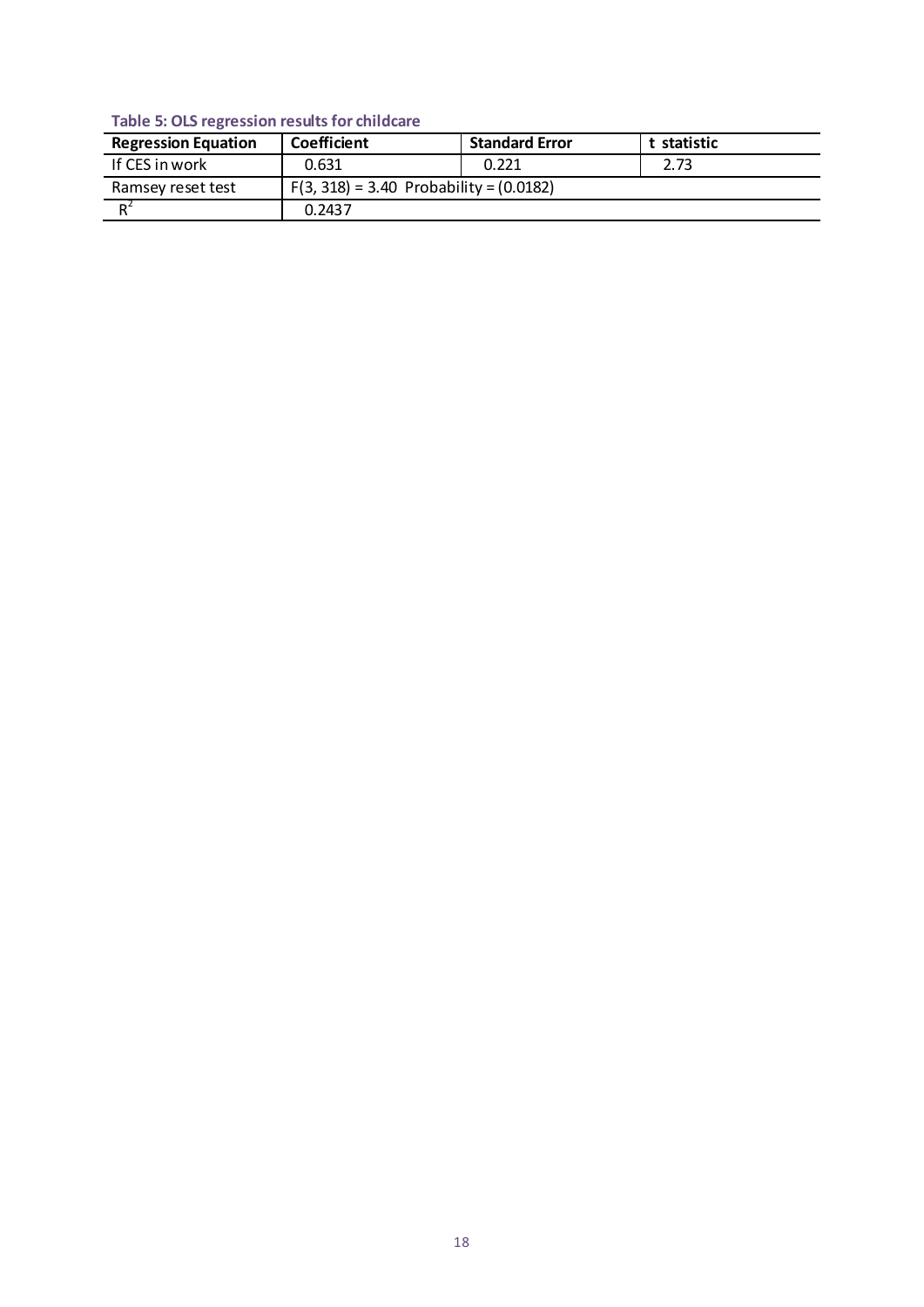| <b>Selection Equation</b>  | Coefficient |                                     | <b>Standard Error</b> | Z statistic |  |
|----------------------------|-------------|-------------------------------------|-----------------------|-------------|--|
| CES in work                | 0.508       |                                     | 0.191                 | 2.65        |  |
| <b>Regression Equation</b> |             |                                     |                       |             |  |
| CES in work                | 0.228       |                                     | 0.237                 | 0.96        |  |
| Lambda                     | $-0.956$    |                                     | 0.097                 |             |  |
| Rho                        | $-0.904$    | Chi2(1)=27.55 Probability = $0.000$ |                       |             |  |

**Table 6: Heckman selection model results for childcare**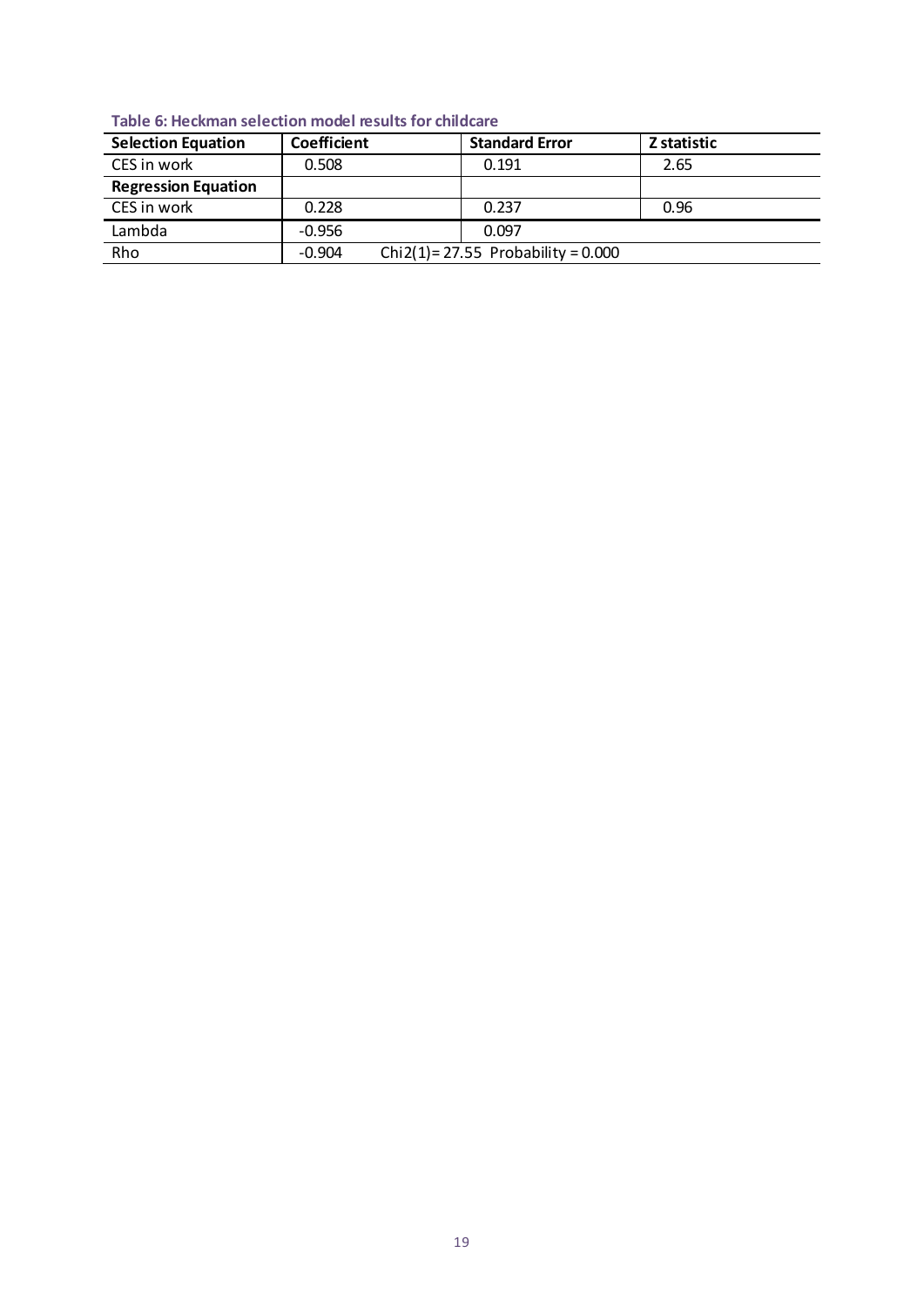**Table 7: Logit results for transport** 

| Logit equation     | Pr(Transport expenditure observed) |
|--------------------|------------------------------------|
| If CES in work     | 1.000                              |
| If CES not in work | 0.889                              |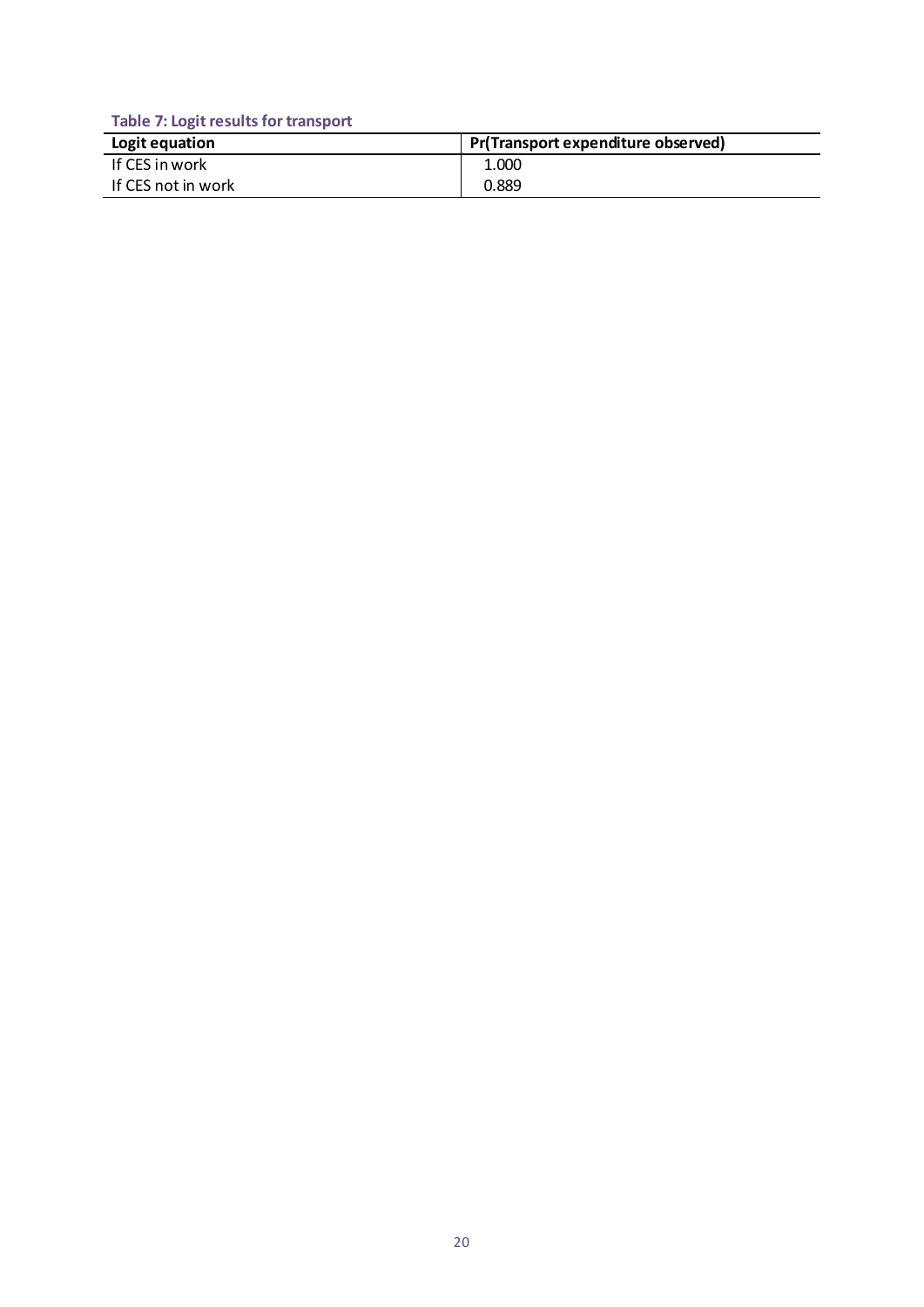### **Table 8: OLS Regression results for transport**

| <b>Regression Equation</b> | Coefficient                              | <b>Standard Error</b> | t statistic |  |  |
|----------------------------|------------------------------------------|-----------------------|-------------|--|--|
| If CES in work             | 0.280                                    | 0.062                 | 4.54        |  |  |
| Ramsey reset test          | $F(3, 3690) = 6.15$ Probability = 0.0004 |                       |             |  |  |
| $\mathbf{D}^2$             | 0.4279                                   |                       |             |  |  |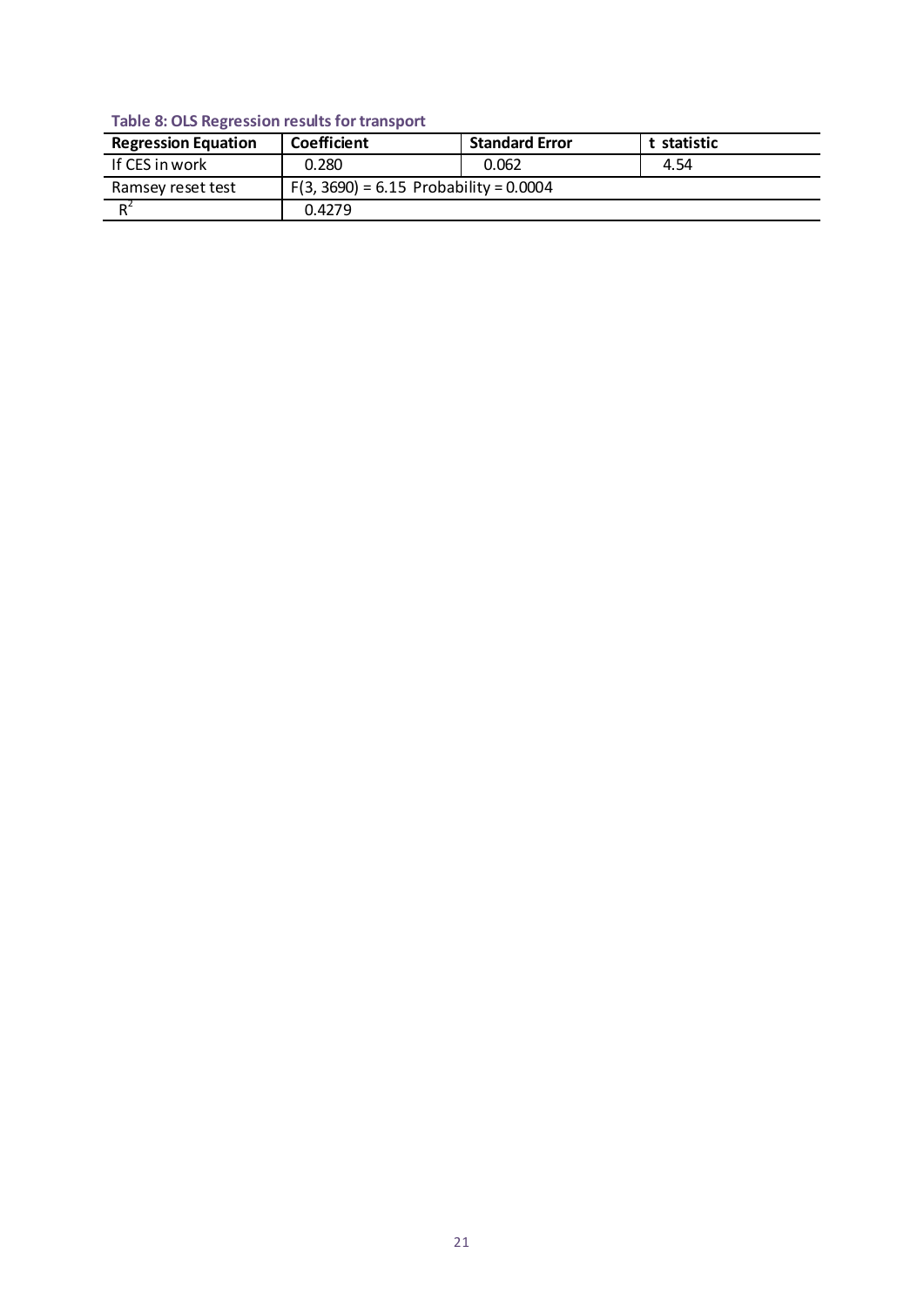| <b>Selection Equation</b>  | Coefficient | <b>Standard Error</b>                 | Z statistic |
|----------------------------|-------------|---------------------------------------|-------------|
| CES in work                | 0.631       | 0.199                                 | 3.18        |
| <b>Regression Equation</b> |             |                                       |             |
| CES in work                | 0.420       | 0.058                                 | 7.24        |
| Lambda                     | $-0.523$    | 0.033                                 |             |
| Rho                        | $-0.671$    | Chi2(1)= $174.84$ Probability = 0.000 |             |

**Table 9: Heckman selection model results for transport**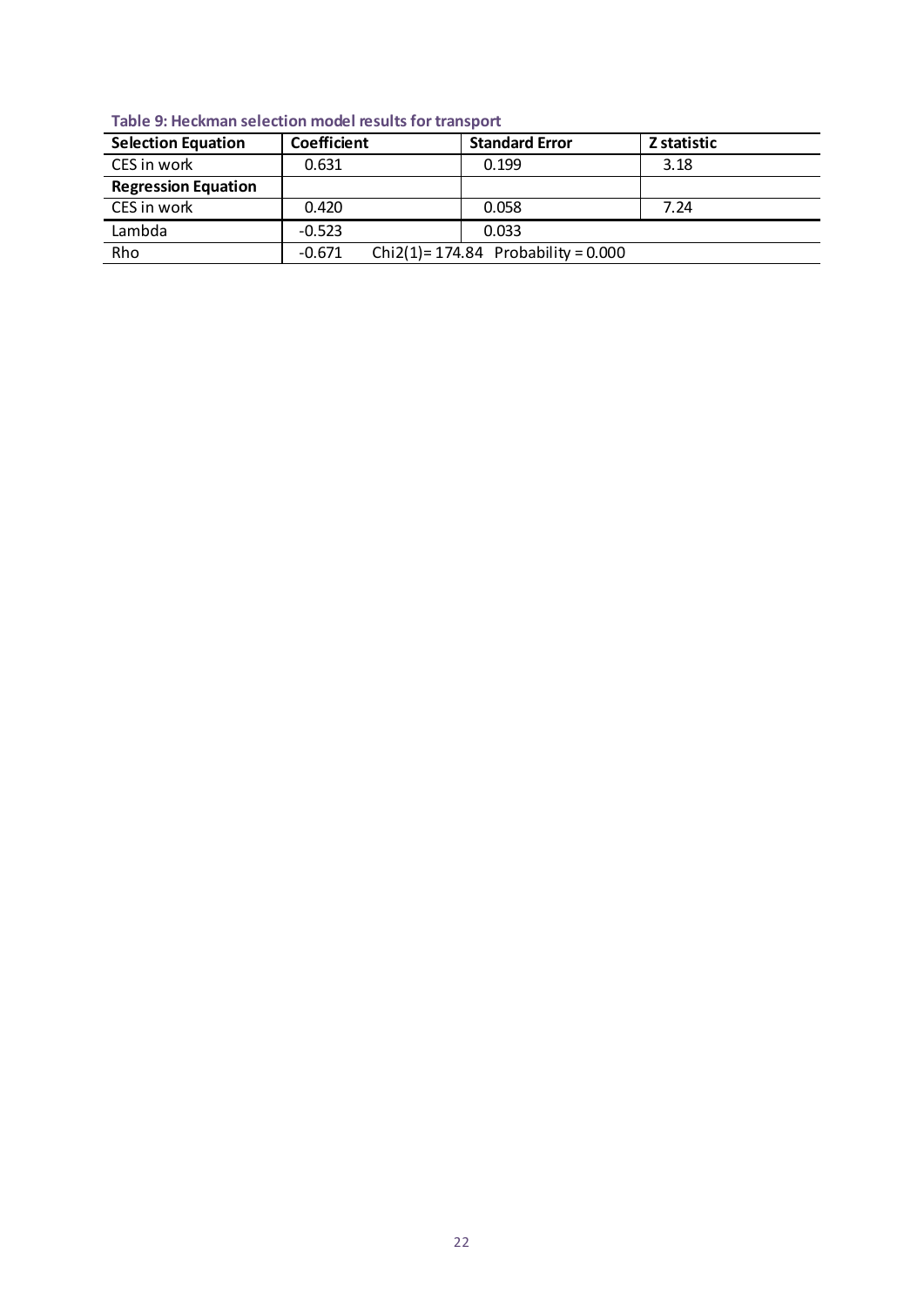## **Table 10: OLS regression results for Heat and light**

| <b>Regression Equation</b> | Coefficient                                  | <b>Standard Error</b> | t statistic |  |  |
|----------------------------|----------------------------------------------|-----------------------|-------------|--|--|
| CES in work                | 0.006                                        | 0.038                 | 0.16        |  |  |
| Ramsey reset test          | $F(3, 3972) = 4.56$ Probability = $(0.0034)$ |                       |             |  |  |
| $R^2$                      | 0.226                                        |                       |             |  |  |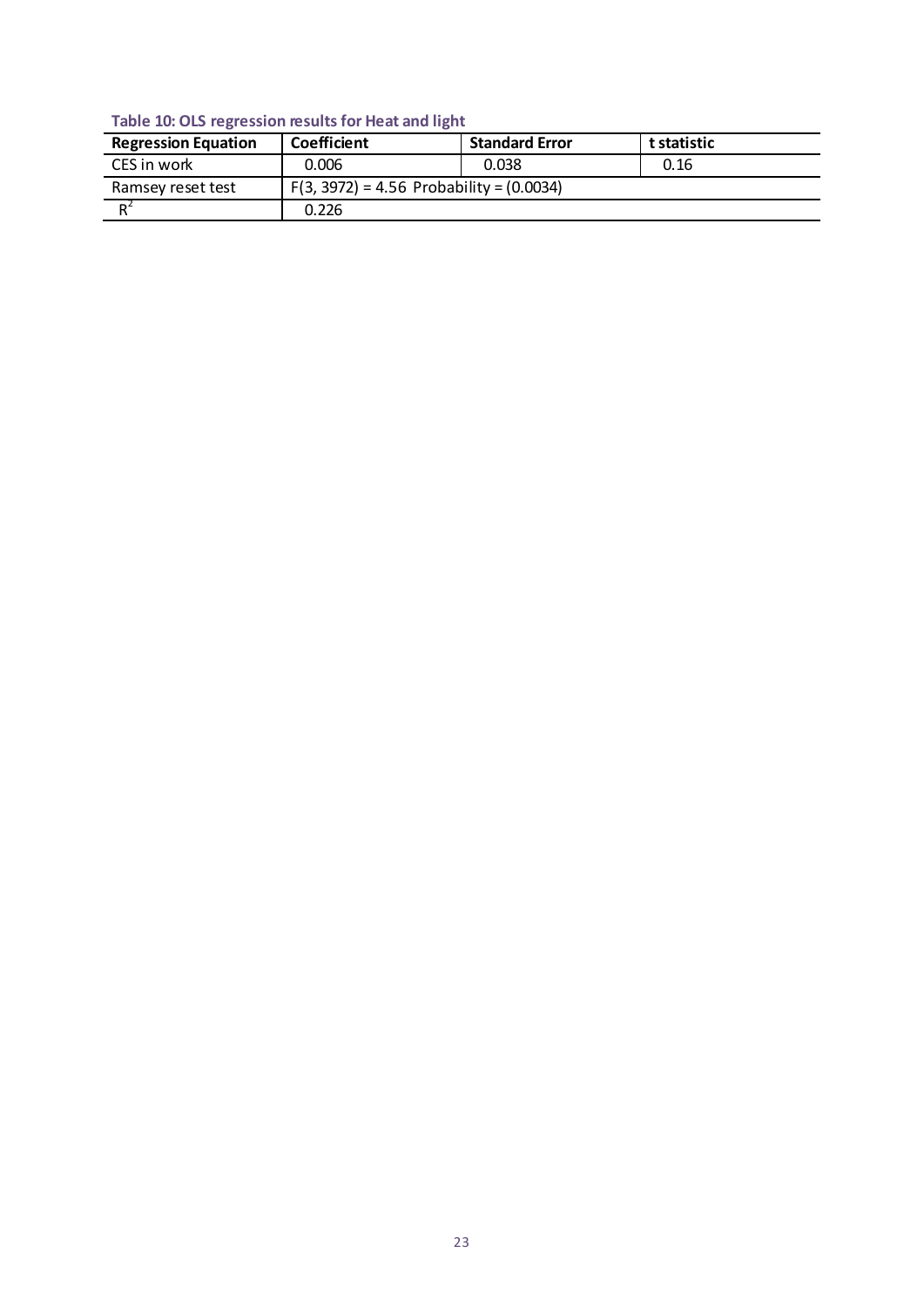**Table 11: Logit results for take-away food**

| Logit equation     | Pr(Takeaway food expenditure observed) |
|--------------------|----------------------------------------|
| If CES in work     | 0.966                                  |
| If CES not in work | 0.651                                  |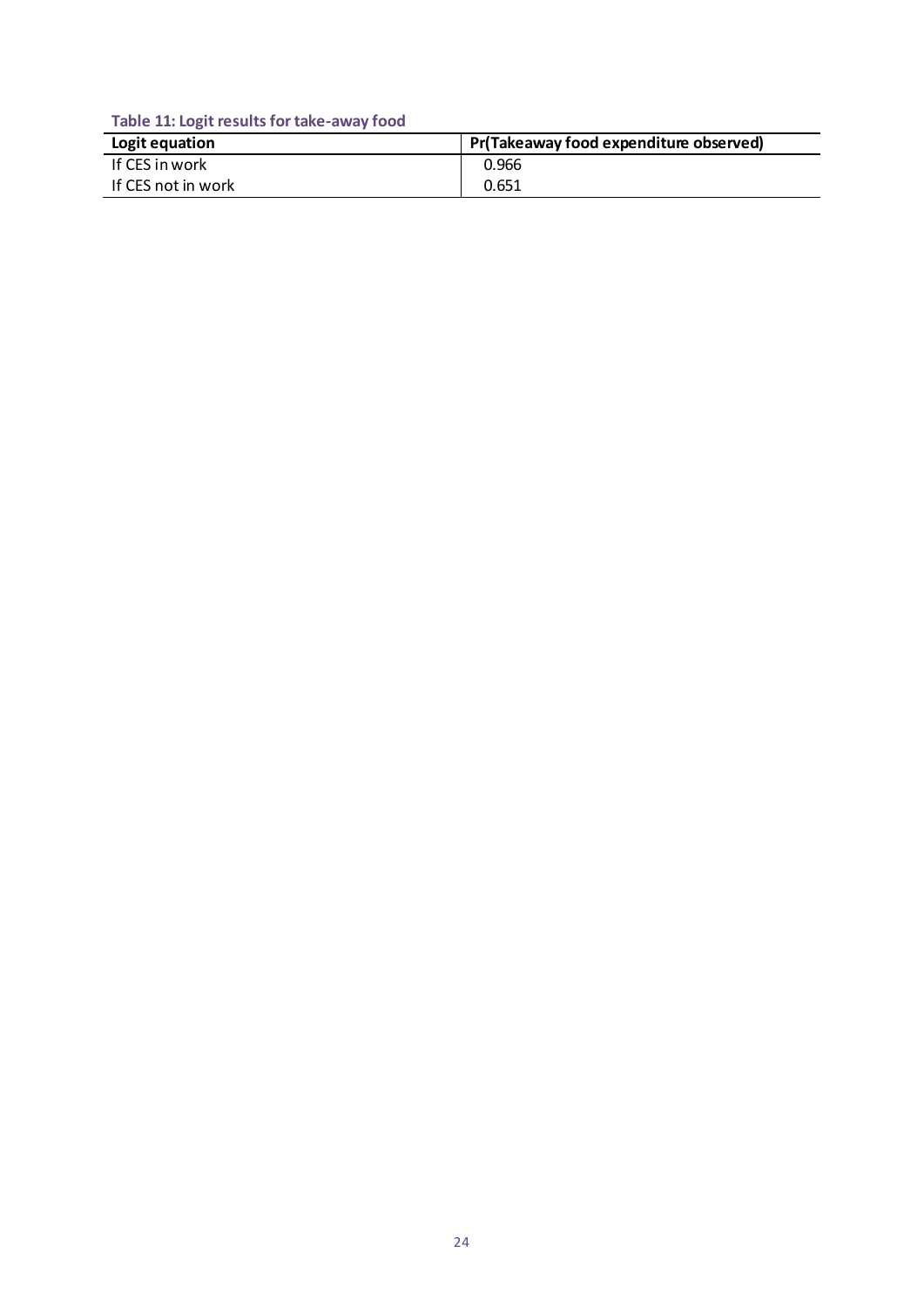## **Table 12: OLS regression results for take-away food**

| <b>Regression Equation</b> | Coefficient                                 | <b>Standard Error</b> | t statistic |  |  |
|----------------------------|---------------------------------------------|-----------------------|-------------|--|--|
| CES in work                | 0.420                                       | 0.102                 | 4.12        |  |  |
| Ramsey reset test          | $F(3, 3620) = 8.20$ Probability = $(0.000)$ |                       |             |  |  |
| D                          | 0.2478                                      |                       |             |  |  |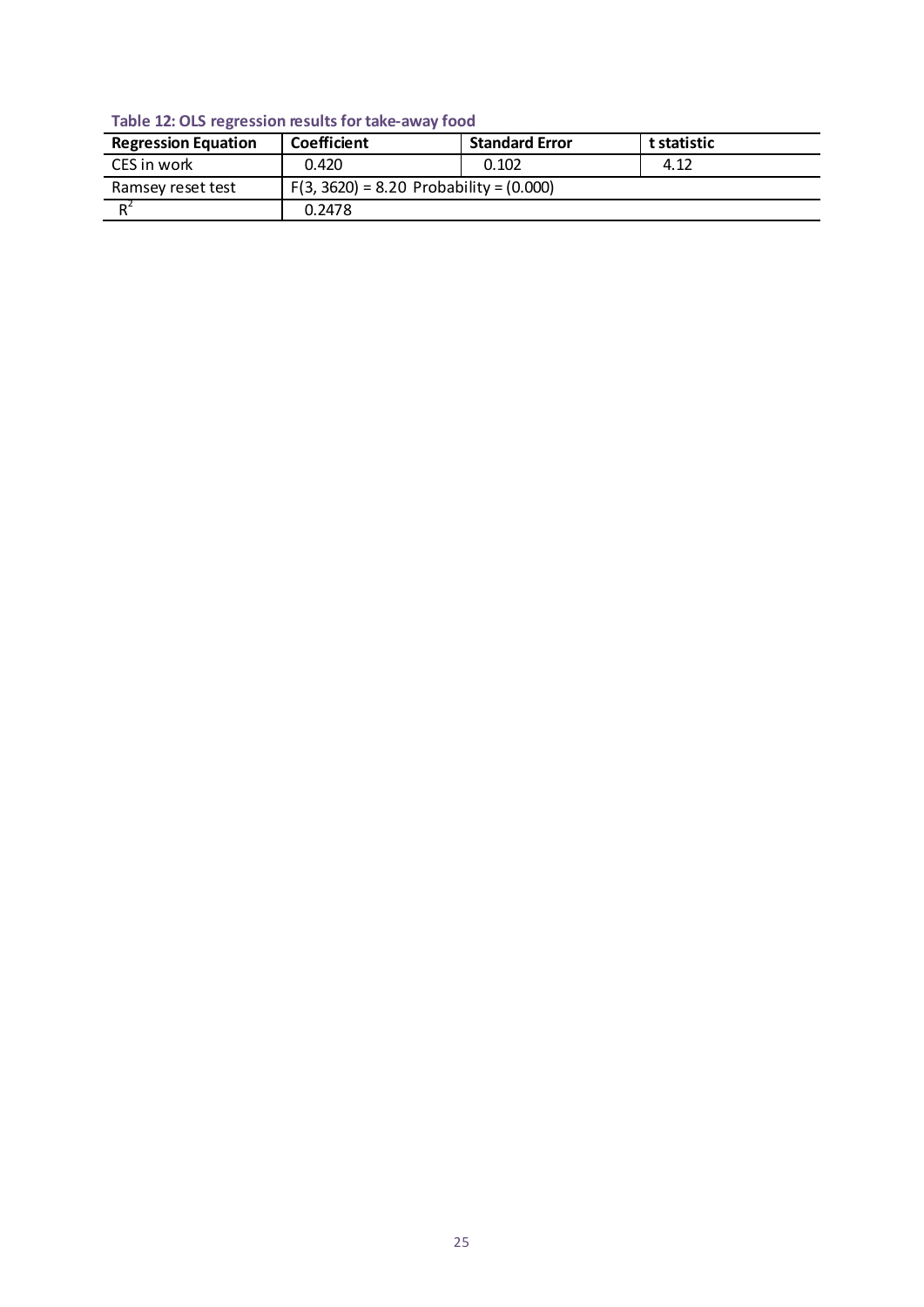**Table 13: Logit results for clothing**

| Logit equation     | Pr(Clothing expenditure observed) |
|--------------------|-----------------------------------|
| If CES in work     | 0.667                             |
| If CES not in work | 0.369                             |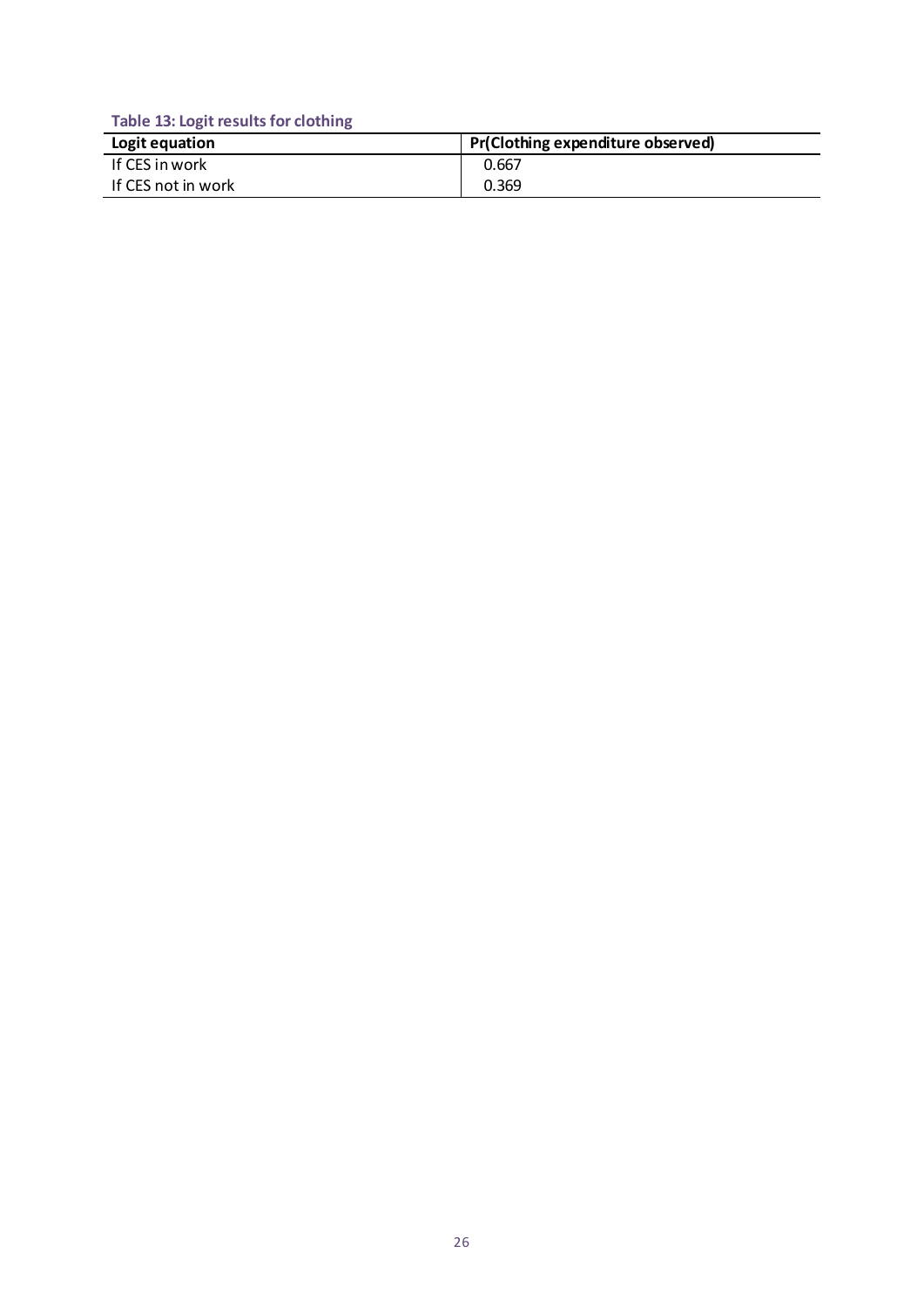## **Table 14: OLS regression results for clothing**

| <b>Regression Equation</b> | Coefficient                              | <b>Standard Error</b> | t statistic |
|----------------------------|------------------------------------------|-----------------------|-------------|
| CES in work                | 0.102                                    | 0.120                 | 0.93        |
| Ramsey reset test          | $F(3, 2446) = 2.69$ Probability = 0.0446 |                       |             |
| $R^2$                      | 0.0760                                   |                       |             |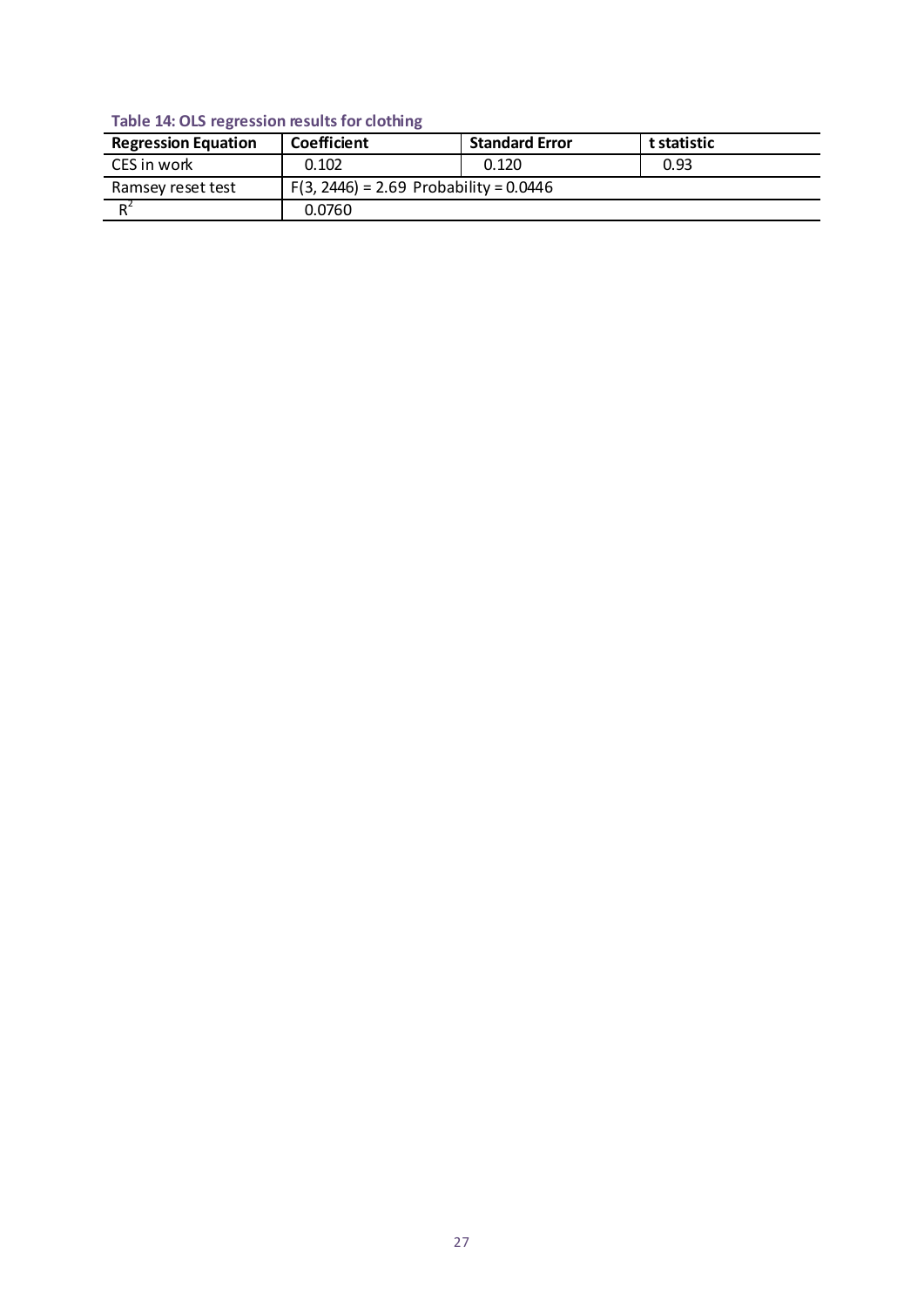|                           |                                                                                   | Childcare for 0 children under 5 (3109 observations) |                                          |                          |                              |        |
|---------------------------|-----------------------------------------------------------------------------------|------------------------------------------------------|------------------------------------------|--------------------------|------------------------------|--------|
|                           |                                                                                   | Average<br>expenditure if<br>in work                 | Average<br>expenditure if<br>out of work | Total cost if<br>in work | Total cost if<br>out of work |        |
|                           |                                                                                   | 3.02                                                 | 0.00                                     | 3.02                     | 0.00                         |        |
|                           | Childcare for 1 child under 5 (627 observations)                                  |                                                      |                                          |                          |                              |        |
|                           |                                                                                   | Average<br>expenditure if<br>in work                 | Average<br>expenditure if<br>out of work | Total cost if<br>in work | Total cost if<br>out of work |        |
|                           |                                                                                   | 50.01                                                | 6.58                                     | 50.01                    | 6.58                         |        |
|                           | Childcare for 2 children under 5 (262 observations)                               |                                                      |                                          |                          |                              |        |
|                           |                                                                                   | Average<br>expenditure if<br>in work                 | Average<br>expenditure if<br>out of work | Total cost if<br>in work | Total cost if<br>out of work |        |
|                           |                                                                                   | 49.66                                                | 3.98                                     | 49.66                    | 3.98                         |        |
|                           | Transport expenditure observed                                                    |                                                      |                                          |                          |                              |        |
| Probability if<br>in work | Probability if<br>out of work                                                     | Average<br>expenditure if<br>in work                 | Average<br>expenditure if<br>out of work | Total cost if<br>in work | Total cost if<br>out of work |        |
|                           | 0.889                                                                             | 106.30                                               | 26.92                                    | 106.30                   | 23.93                        |        |
| 1.000                     |                                                                                   |                                                      |                                          |                          |                              |        |
|                           | Take-away food expenditure observed                                               |                                                      |                                          |                          |                              |        |
| Probability if<br>in work | Probability if<br>out of work                                                     | Average<br>expenditure if<br>in work                 | Average<br>expenditure if<br>out of work | Total cost if<br>in work | Total cost if<br>out of work |        |
| 0.966                     | 0.651                                                                             | 49.10                                                | 11.22                                    | 47.43                    | 7.30                         |        |
|                           | Clothing expenditure observed                                                     |                                                      |                                          |                          |                              |        |
| Probability if<br>in work | Probability if<br>out of work                                                     | Average<br>expenditure if<br>in work                 | Average<br>expenditure if<br>out of work | Total cost if<br>in work | Total cost if<br>out of work |        |
| 0.667                     | 0.369                                                                             | 36.11                                                | 11.25                                    | 24.09                    | 4.15                         |        |
| childcare (€/week)        | Total extra weekly expenditure excluding                                          |                                                      |                                          | 177.82                   | 35.39                        | 142.43 |
|                           | Total extra weekly expenditure induding<br>childcare for 0 children <5yr (€/week) |                                                      |                                          | 180.84                   | 35.39                        | 145.45 |
|                           | Total extra weekly expenditure induding<br>childcare for 1 child <5yr(€/week)     |                                                      |                                          | 227.83                   | 41.96                        | 185.87 |

## **Table 15: Extra average weekly expenditure for a CES**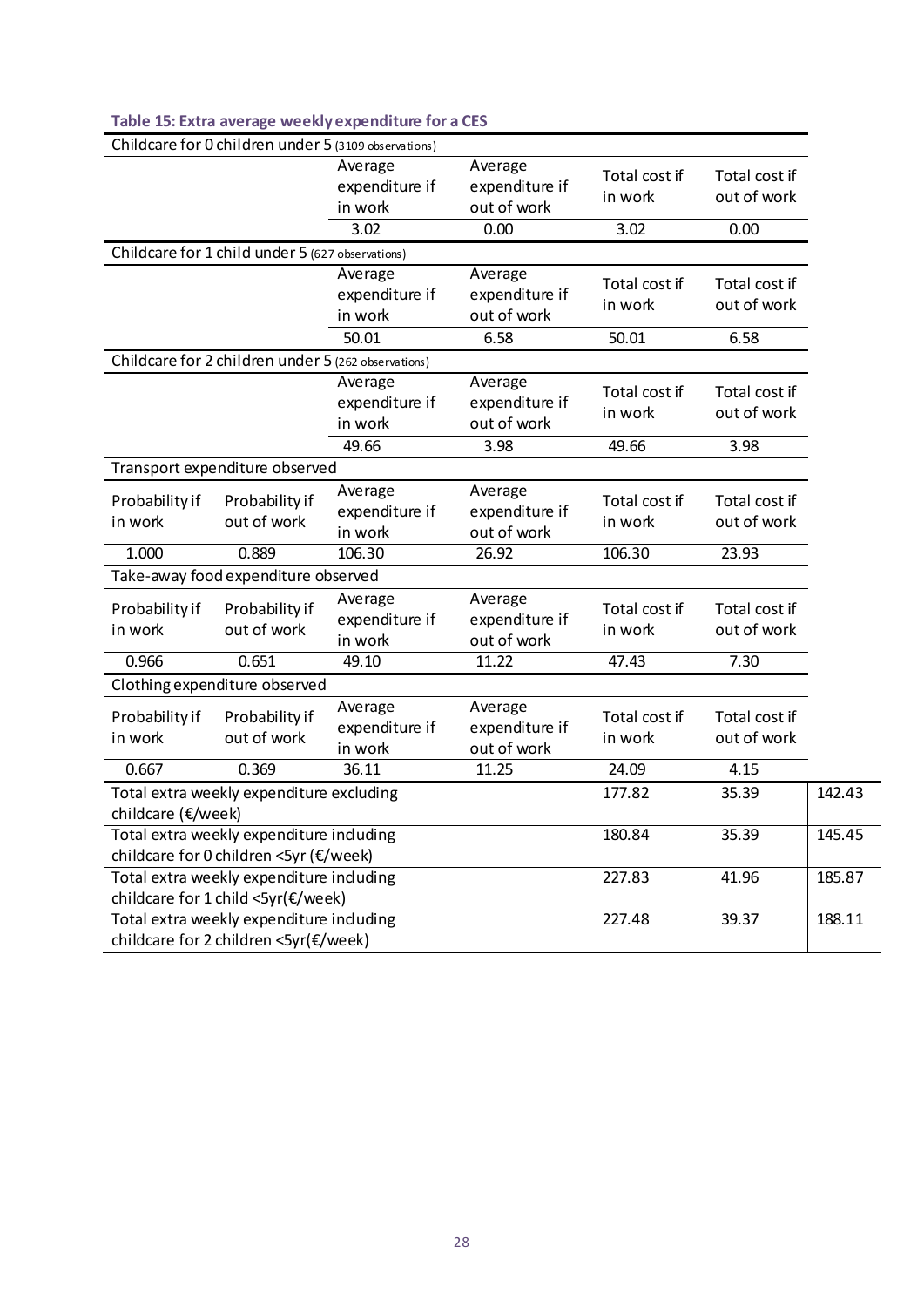

**Figure 1: Fee per two-year old relative to average production wage (APW)**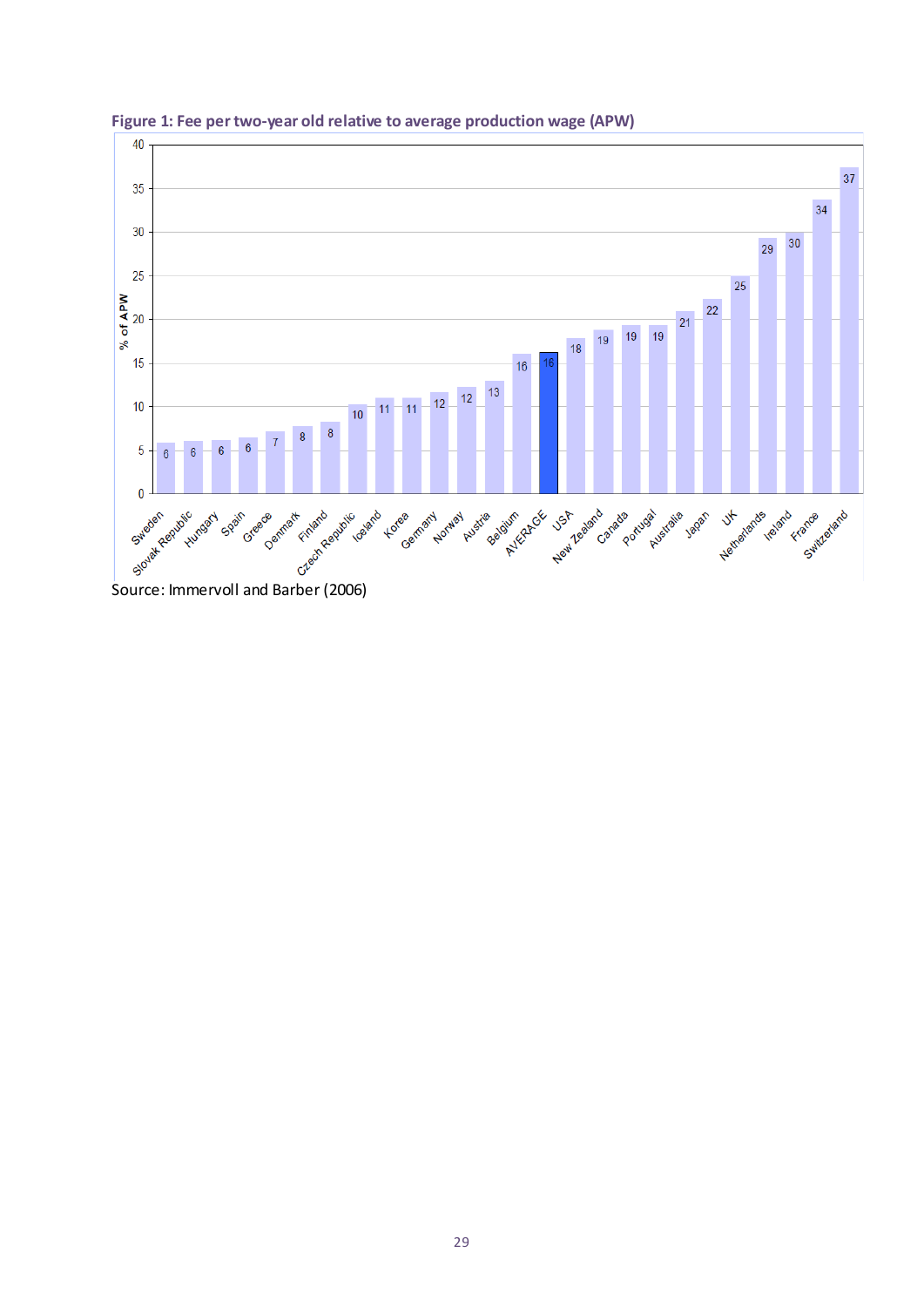

**Figure 2: The difference in weekly income when employed against being unemployed for each individual (€)**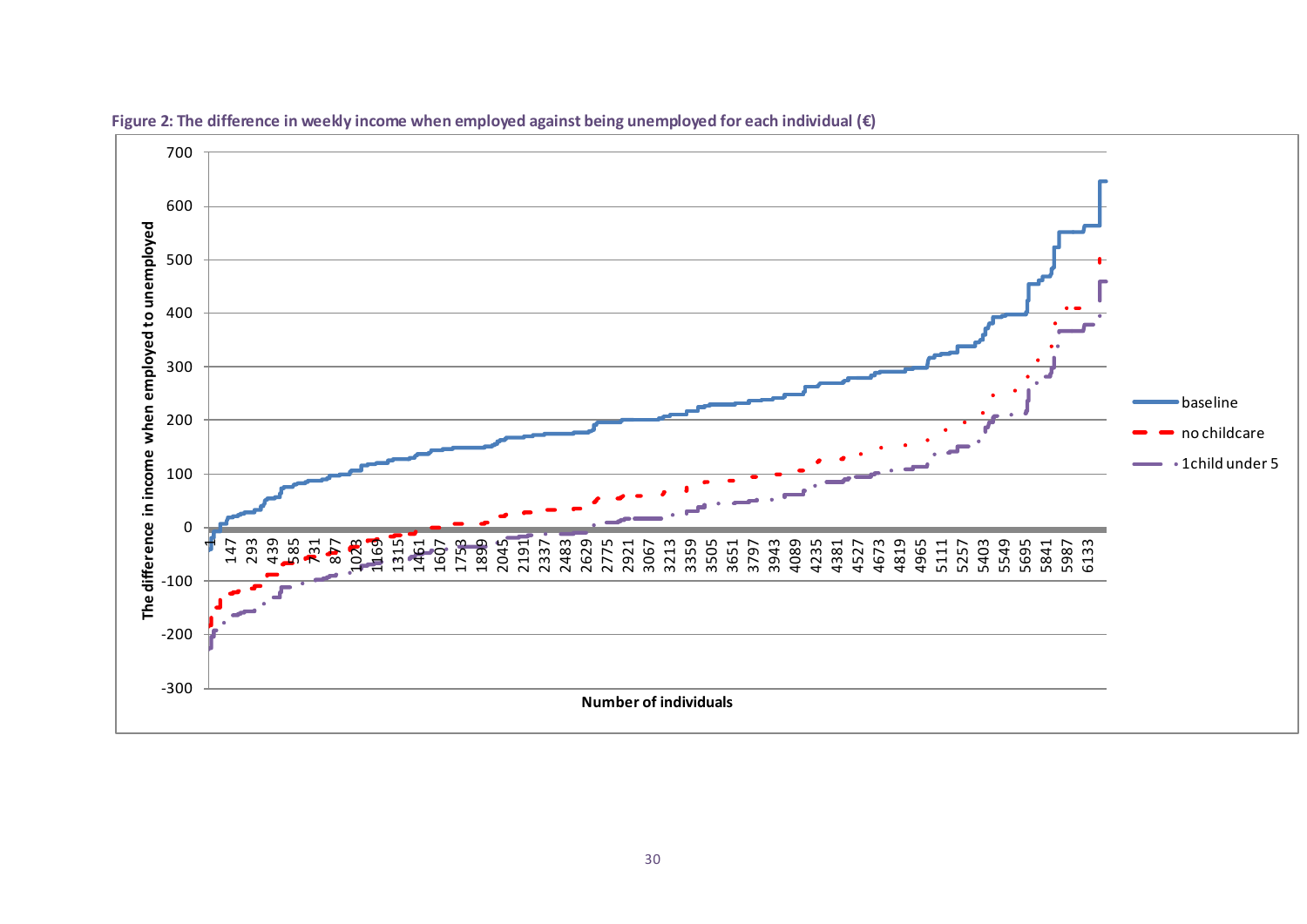## **Appendix**

Figure A1 depicts the net costs of childcare for selected European and OECD countries. Ireland has the highest even in net figures at 51% of a monthly wage paying childcare costs which is 27 percentage points above the average. When taking the whole family net income the cost of childcare in Ireland is still the most expensive at 29% but this is joint most expensive with Switzerland. The cheapest in Europe is Germany.

The regressions for dothing from Section 3.5 are run by sex however it is only the female regression which is significant; the logit for male CESs fails the link test suggesting misspecification and the work status of the CES is not significant in either the OLS selection regression or the logit regression thus only the female results will be shown here. This result suggests that the working costs for women who are CESs are potentially higher than those for male CESs.

The logit regression probabilities show that for a woman in work the probability of observing clothing expenditure is 0.54 which is reasonably high. This is higher than for an unemployed female CES who sees a likelihood of observing clothing expenditure of 0.29. The education level and age of the female CES are not significant drivers of clothing expenditure. Computing the marginal effects suggests that an urban female dweller (from being a rural dweller) raises clothing expenditure by 7.1%. Also an increase of 10% in the logarithm of disposable income induces a 0.84% increase in clothing expenditure and going into employment from being unemployed leads to an increase in clothing expenditure of 17%. The results for the OLS selection equation are shown below which suggest that the work status of a female is an important factor in the determination of dothing expenditure; a working female CES will increase dothing expenditure by 24%. The Ramsey reset test cannot reject the null hypothesis of no omitted higher order variables suggesting the specification is correct however, the  $R^2$  is very low at 8.4% suggesting the model does not fit the data well.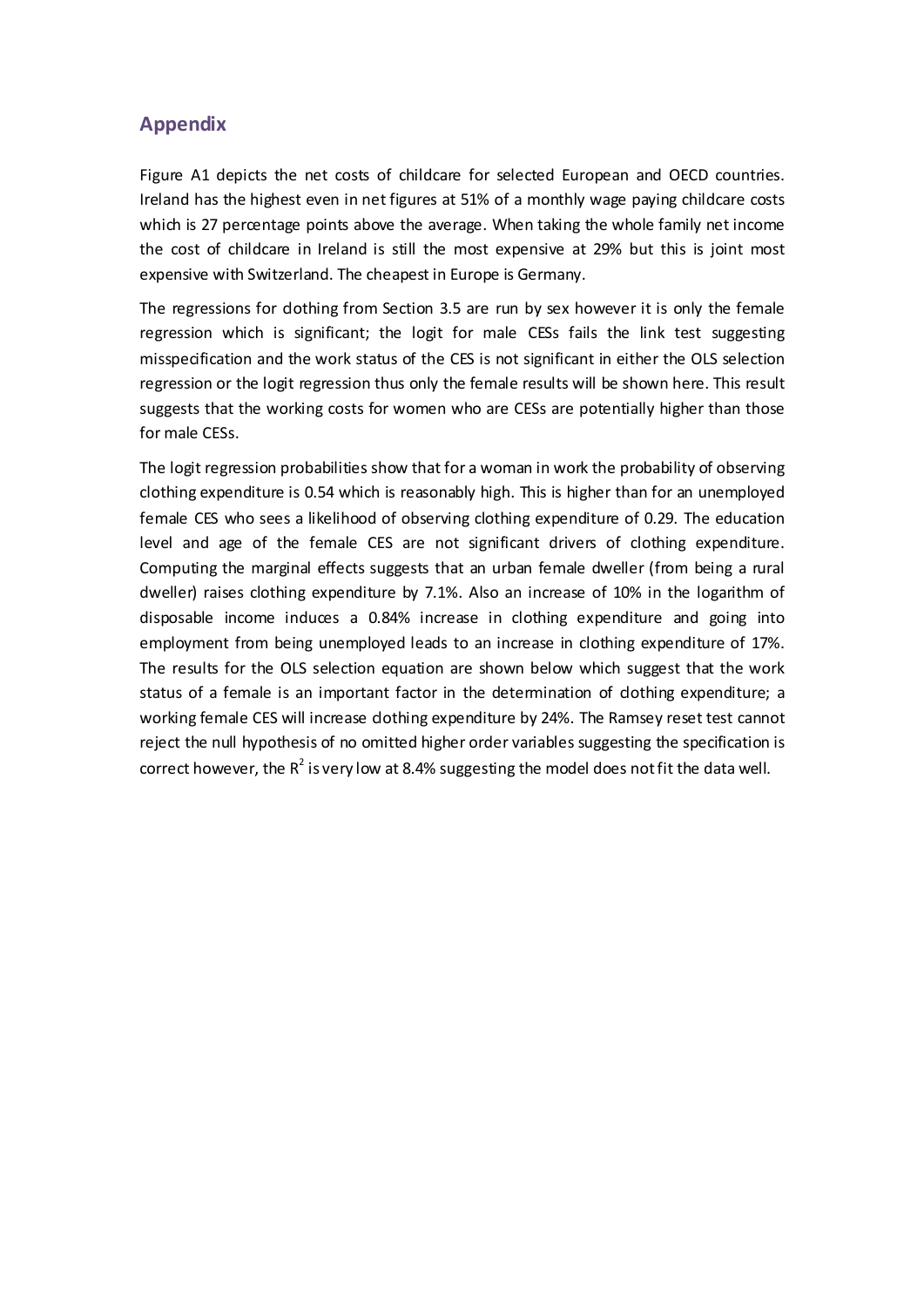#### **Figure A1: Net childcare costs**

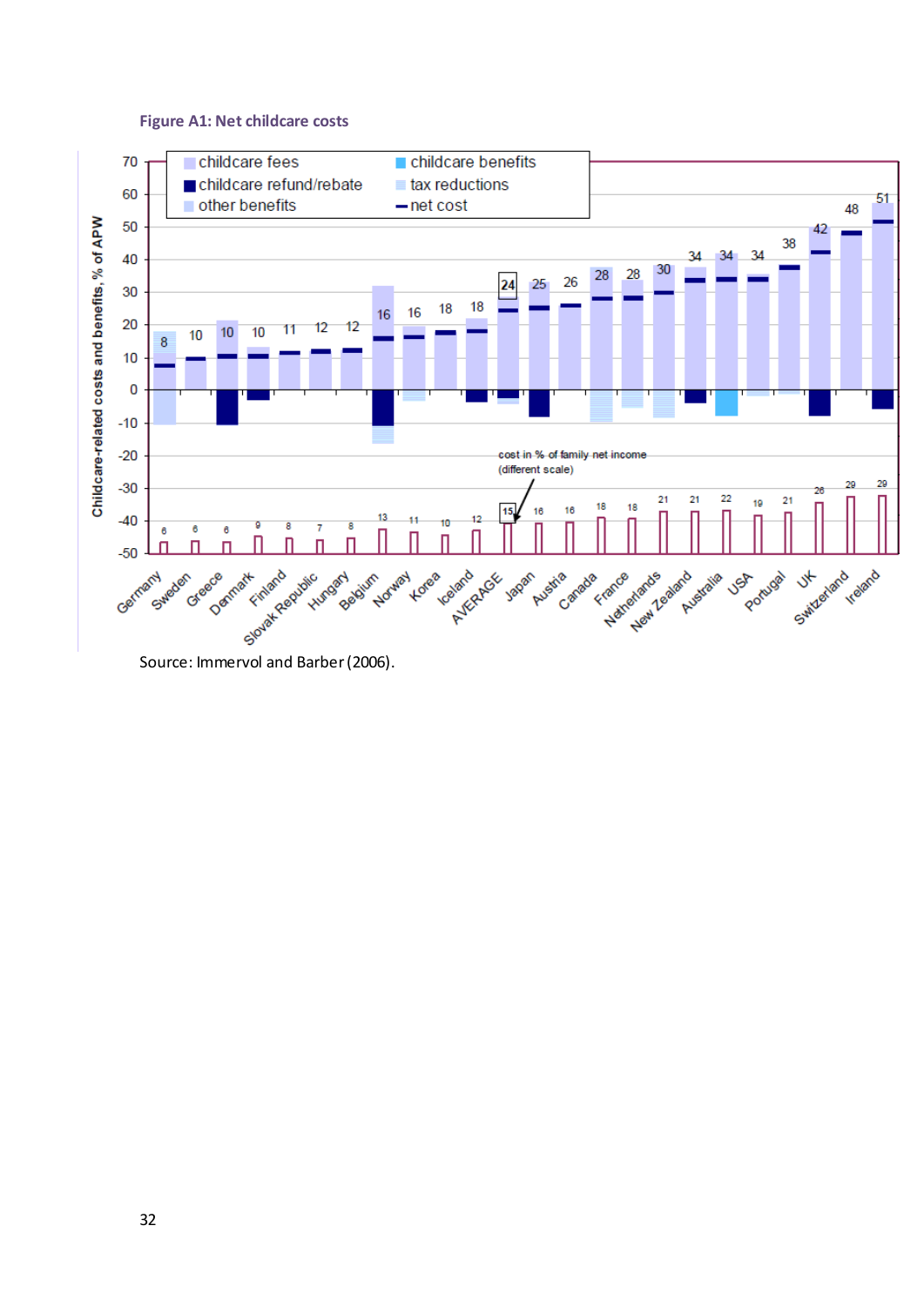**Table A1: logit results for women CES clothing**

| Logit equation     | Pr(Clothing expenditure observed) |
|--------------------|-----------------------------------|
| If CES in work     | 0.541                             |
| If CES not in work | 0.294                             |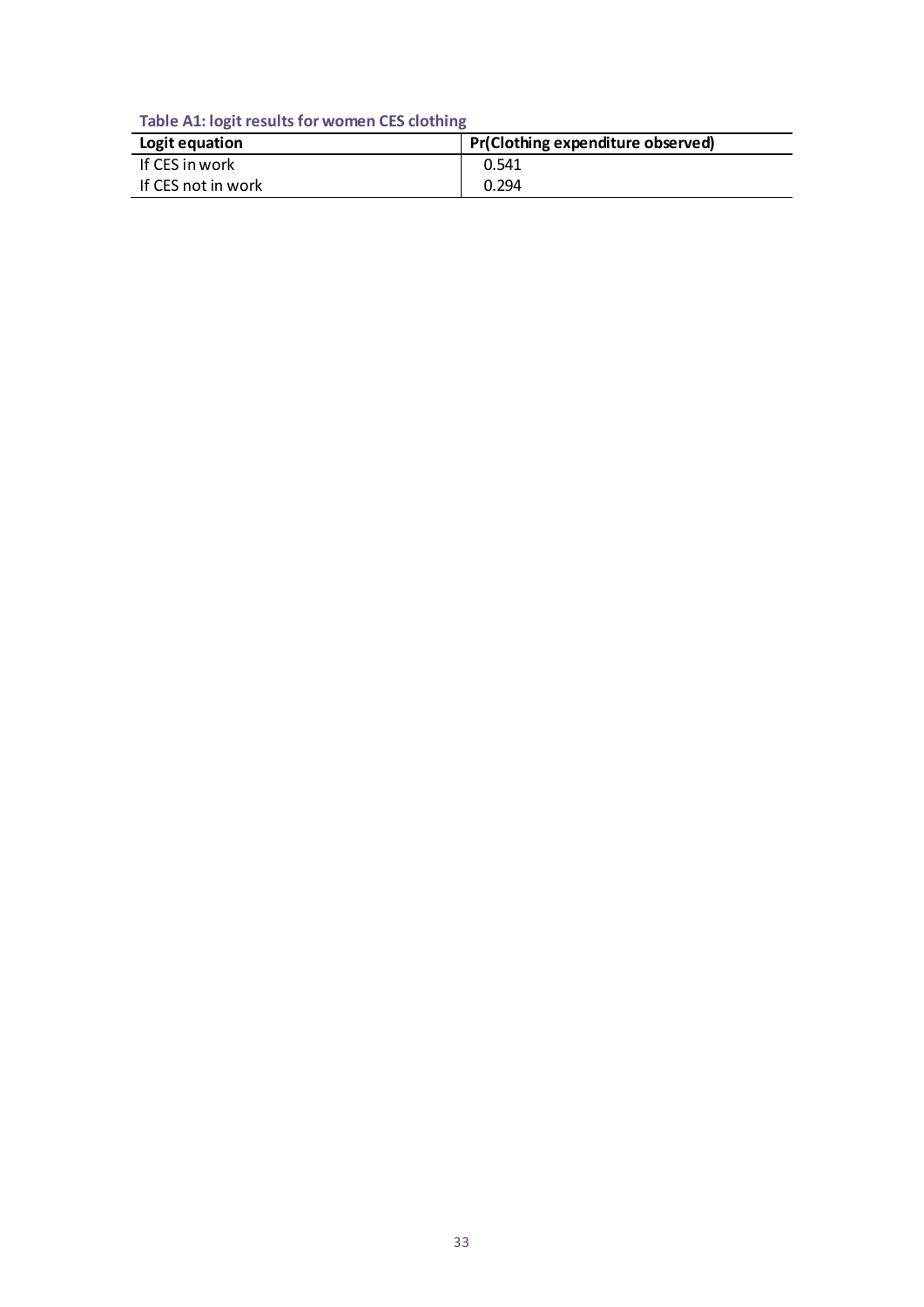**Table A2: OLS regression results for women CES clothing**

| <b>Regression Equation</b> | Coefficient                              | <b>Standard Error</b> | t statistic |
|----------------------------|------------------------------------------|-----------------------|-------------|
| CES in work                | 0.247                                    | 0.121                 | 2.04        |
| Ramsey reset test          | $F(3, 1996) = 1.77$ Probability = 0.1505 |                       |             |
|                            | 0.0841                                   |                       |             |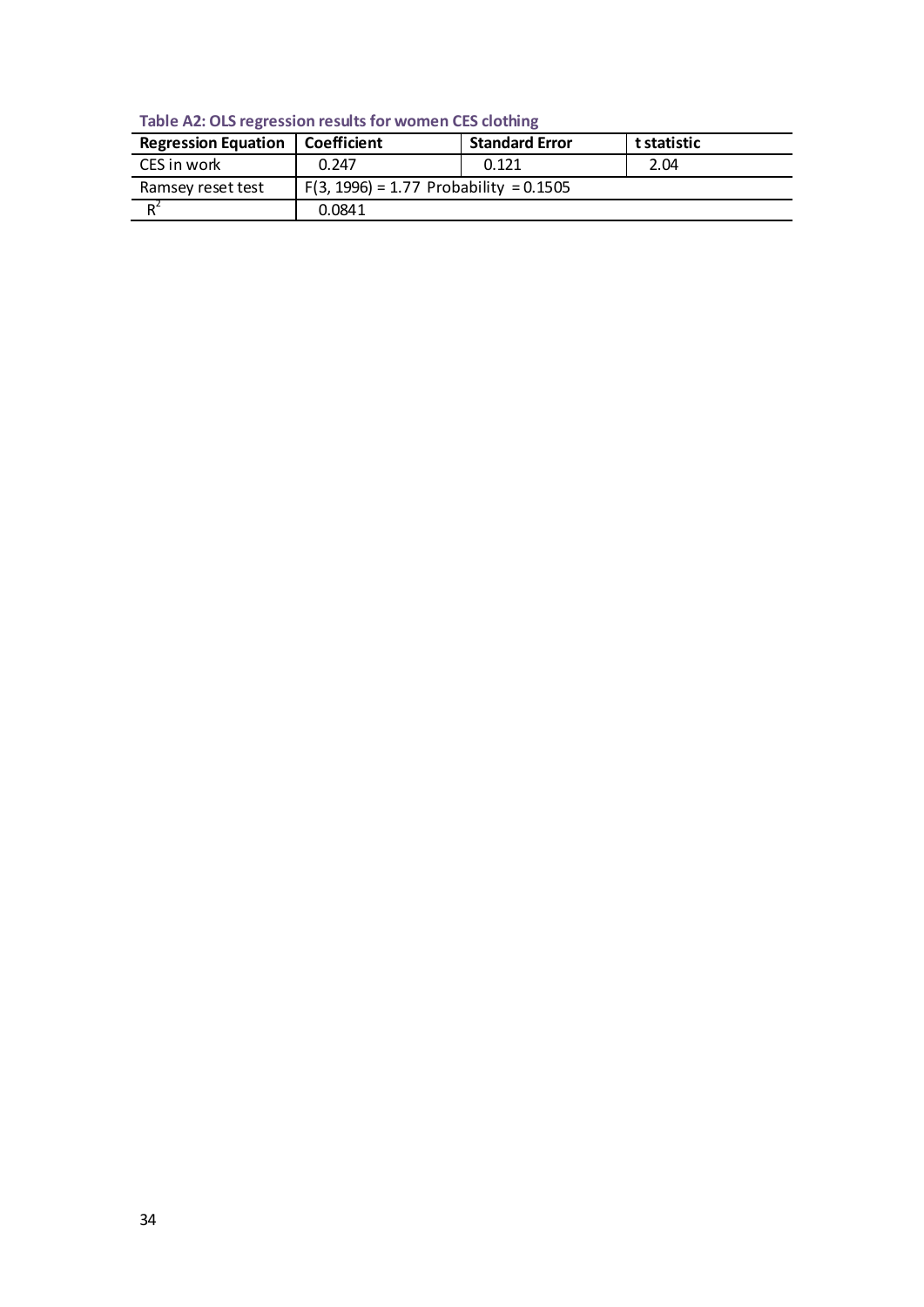#### **Table A3: Tobit regression results**

| <b>VARIABLES</b>               | employed   | unemployed |
|--------------------------------|------------|------------|
| Married                        | $0.23***$  | $0.30***$  |
|                                | (0.017)    | (0.104)    |
| sex                            | $0.35***$  | $-0.00$    |
|                                | (0.019)    | (0.116)    |
| nationality                    | $0.25***$  | 0.08       |
|                                | (0.038)    | (0.190)    |
| ed1                            | $-0.34***$ | $-0.09$    |
|                                | (0.030)    | (0.151)    |
| ed <sub>2</sub>                | $-0.21***$ | $-0.10$    |
|                                | (0.028)    | (0.153)    |
| ed3                            | $-0.16***$ | $-0.16$    |
|                                | (0.025)    | (0.168)    |
| ed5                            | $0.24***$  | 0.03       |
|                                | (0.029)    | (0.228)    |
| manager                        | $0.19***$  | 0.30       |
|                                | (0.032)    | (0.216)    |
| professional                   | $0.27***$  | $0.57**$   |
|                                | (0.041)    | (0.269)    |
| technical                      | $0.24***$  | 0.12       |
|                                | (0.039)    | (0.275)    |
| secretary                      | 0.05       | 0.18       |
|                                | (0.036)    | (0.194)    |
| craft                          | 0.05       | $0.42***$  |
|                                | (0.037)    | (0.140)    |
| protection                     | $-0.10***$ | 0.29       |
|                                | (0.036)    | (0.198)    |
| sales                          | $-0.20***$ | $0.44**$   |
|                                | (0.040)    | (0.198)    |
| Machine op                     | $0.14***$  | $0.47**$   |
|                                | (0.038)    | (0.191)    |
| Constant                       | $5.44***$  | 4.82***    |
|                                | (0.048)    | (0.233)    |
| Observations                   | 5,769      | 405        |
| Standard errors in parentheses |            |            |

\*\*\* p<0.01, \*\* p<0.05, \* p<0.1

Ed4 (post leaving certificate and less than tertiary degree) is dropped from the regression as there are no individuals within the sample with a qualification in this band.